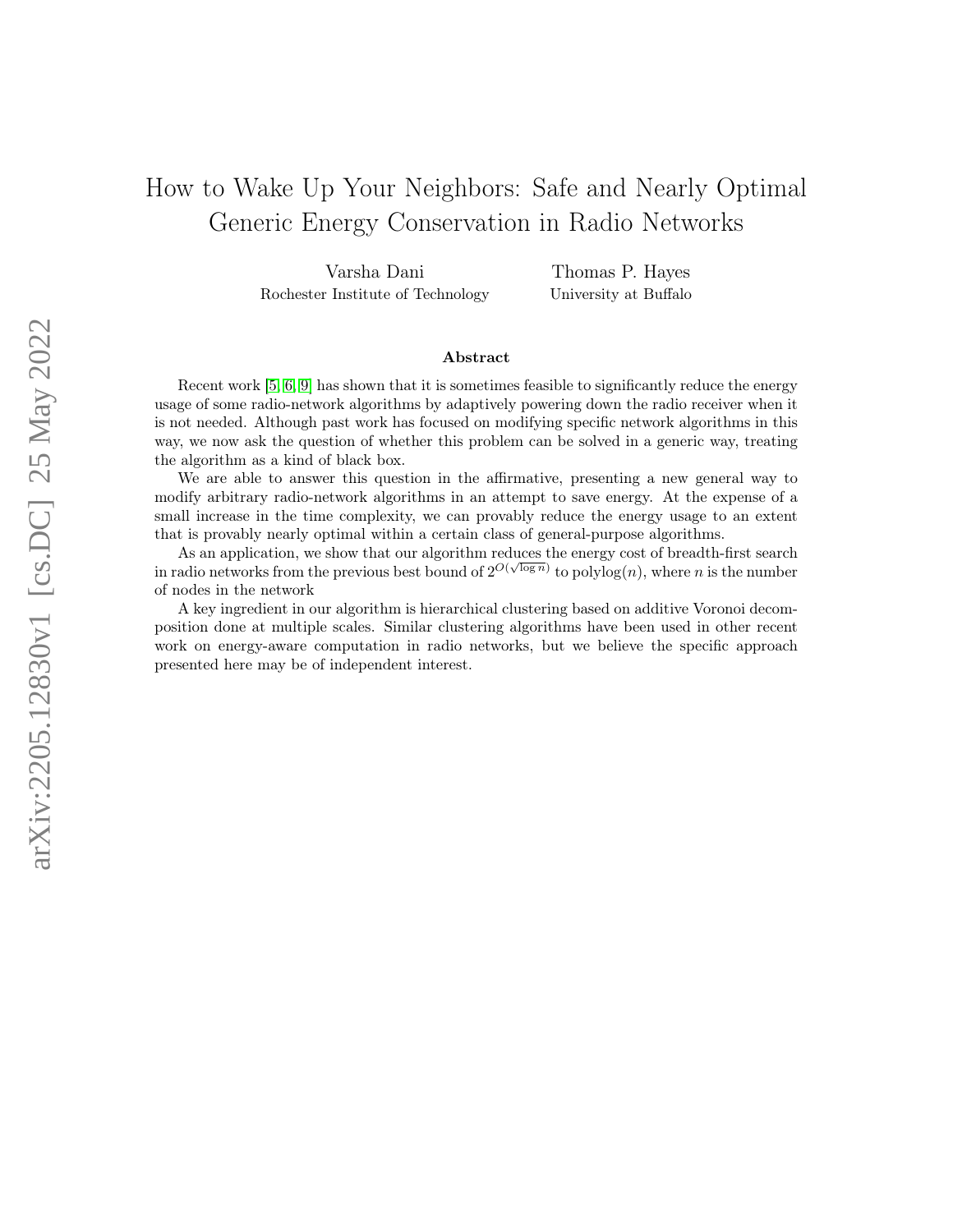# 1 Introduction

For large networks of tiny sensors equipped with radio transceivers, the energy used in communication can be a bottleneck cost. Although it has become standard practice to measure the cost of communication in terms of the number of messages or bits sent, it has been pointed out (see, for instance, [\[1,](#page-19-0) [28\]](#page-21-0)) that the cost of using the receiver to listen for messages is often comparable to, or even more than, the cost of transmission. This becomes even more true as the size of the devices is scaled down.

This suggests that receivers should be turned off except when there is an actual message to receive. However, this is easier said than done! In general, effective economization of receiver use probably requires redesigning our communication protocols from the ground up. As an example, previous work by Dani, Gupta, Hayes and Pettie [\[9\]](#page-20-2) on solving the Maximal Matching problem on a radio network with low energy expenditure, presented an algorithm that was very specific to its problem, in the sense that the algorithm is able to cleverly combine efficient message delivery with energy conservation and residual degree manipulation, all at once.

Nevertheless, it is tempting to ask whether, in spite of this, some general-purpose technique can be used to minimize receiver usage when no messages are being sent nearby. In the current work, we give a positive answer to this question. More precisely, we present a generic way to convert any given protocol into one that attempts to use its receiver more wisely, in a way tailored to the activity pattern of the given algorithm. The amount of energy saved depends on properties of the algorithm being simulated. For some protocols, our construction will actually make them less energy efficient. However, for at least a few protocols of interest, our technique improves the overall energy cost from  $\text{poly}(n)$  to  $\text{polylog}(n)$ , where n is the size of the network. Moreover, there is a sense in which our algorithm is nearly the best possible, as we shall see.

This potential decrease in overall energy cost is not completely free. Our algorithm incurs modest (up to a polylog(n) factor) penalties in terms of overall running time, (sent) message complexity, and local computation. These costs should be weighed against the possible benefits before deciding whether to deploy our algorithm in a particular context.

We use a simple abstract model of distributed computation on Radio Networks [\[8\]](#page-20-3), specifically the variant introduced in [\[5\]](#page-20-0). In this model, local computation is treated as free, and in each of a series of globally synchronized timesteps, each processor decides whether to SEND, LISTEN, or SLEEP. Sending and Listening cost 1 unit of energy, but sleeping is free. Messages can be up to  $O(\log n)$  bits long. In this setting, we try to simultaneously minimize the total time complexity of our protocol, as well as the energy used by each node.

The motivation for our new construction comes from the structure of the simplest possible network algorithm: a naive broadcast protocol, in which a message is repeatedly transmitted across the network at a rate of unit distance per timestep. Considering the behavior of the "active set," that is, the nodes that are actually transmitting or receiving a message in a given timestep, we see that it behaves like a ripple moving across a pool of water, or the frontier of a parallel BFS algorithm, or even a light-cone propagating across spacetime.

One aspect of this is that there is an upper limit on how fast the active set can travel, which potentially allows us to shut down nodes when the active set is known to be far away from them. In particular, whenever a node's distance from the active set exceeds d, that node can afford to sleep for the next d timesteps, because information cannot be transmitted faster than one edge per timestep. Of course, to use this in practice, our hypothetical node needs advance warning of how far it is from the active set.

We achieve this by organizing nodes into clusters that spread information about the location of the active set faster than the "speed of light" in our simulated protocol. Or, to put it more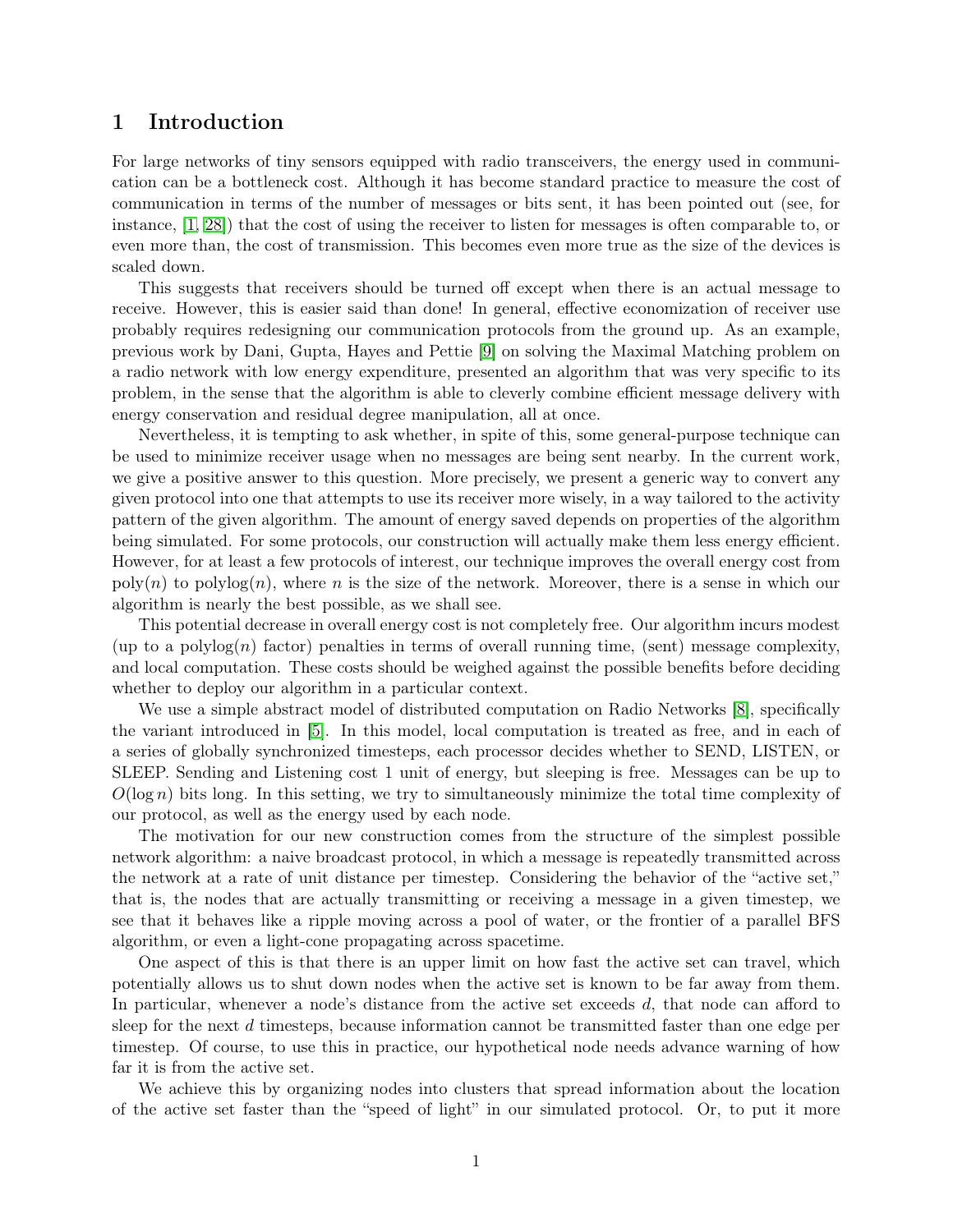prosaically, at the cost of increased latency, our network is able to transmit advance notice of the active set before it arrives. To save as much energy as possible, we try to do this at all distance scales simultaneously. Thus, while nodes whose distance to the active set is only a few dozen may only know they can safely sleep for a dozen timesteps; at the same time, nodes whose distance to the active set is in the thousands may know they can safely sleep for hundreds of timesteps. At a high level, this sounds very similar to the approach used by Chang, Dani, Hayes and Pettie [\[6\]](#page-20-1) for reducing the energy cost of BFS in the same model. Indeed, the main difference in our current approach is in the way the clusters at different scales are generated and communicate with each other. However, as a result of these differences, we are able to exponentially improve on the energy usage of their BFS algorithm, and at the same time, apply this approach to a broad range of other problems.

We present a new general-purpose algorithm which we call SAF Simulation (see Algorithm [3\)](#page-16-0) after its mnemonic, "Sleep when Activity is Far." SAF Simulation accomplishes both the goal of building layered cluster decompositions, as well as using this structure to efficiently simulate a large class of algorithms. Our main result can be summarized (at a high level) as

**Theorem 1.1.** For every Radio Network algorithm, A, SAF(A) runs in time  $O(polylog(n) \text{TIME}(A))$ , and with probability  $1 - 1/poly(n)$  produces the same output as A. Moreover, its energy cost satisfies, for every vertex v,

 $ENERGY(SAF(A), v) \leq polylog(n) \text{OPT}(A, v),$ 

where OPT is the least possible energy cost for a safe, synchronized, one-pass generic simulation algorithm.

A more precise (and technical) statement appears in Theorem [6.3.](#page-17-0) Some specific problems that can be solved by Algorithm [3](#page-16-0) for only  $\text{polylog}(n)$  per-node energy include: Broadcast, BFS, Leader Election, and Approximate Counting. Loosely speaking, the same can be said for any algorithm that does the bulk of its computation in  $\text{polylog}(n)$  BFS-like sweeps across the graph. In all cases, this represents an exponential improvement in energy usage, as compared to the naive implementation.

Our main tool for clustering our nodes is the ESTCluster algorithm of Miller, Peng and Xu [\[25\]](#page-21-1) (see also [\[24\]](#page-21-2).) This results in clusters that are the cells of a kind of generalized Voronoi diagram, as we discuss in Section [3.3.](#page-7-0) These clusters were used previously in the context of low energy computation in the same radio network model by Chang, Dani, Hayes and Pettie [\[6\]](#page-20-1) for the problem of constructing breadth-first search.

In that work, they estimated long-range distances by recursively solving BFS on their level-1 cluster graph. This has the apparent advantage that, in the resulting hierarchy of clusters, each cluster is a coarsening of the previous lower-level cluster. However, it has the disadvantage that the distortion of distances accumulates multiplicatively as one moves up levels. This limits its usefulness for putting processors to sleep, since one cannot risk missing the arrival of the active set.

In the current work, by contrast, instead of recursively constructing clusters of clusters, we instead run the ESTCluster algorithm repeatedly on the base graph, with different radius parameters, to generate our entire hierarchy of clusters. An apparent disadvantage of this is that the resulting clusterings are not coarsenings and refinements of each other. Fortunately, it turns out that we do not need this property. Although it would be possible to use a sort of rounding to replace our clusterings with ones that are nested, there are algorithmic disadvantages to doing so. Specifically, one nice thing about the generalized Voronoi cells created by the ESTCluster algorithm is that they are star-shaped, so the entire cluster is connected by a BFS spanning tree rooted at the cluster center. However, this property would be lost if redefined the clustering to be a coarsening of the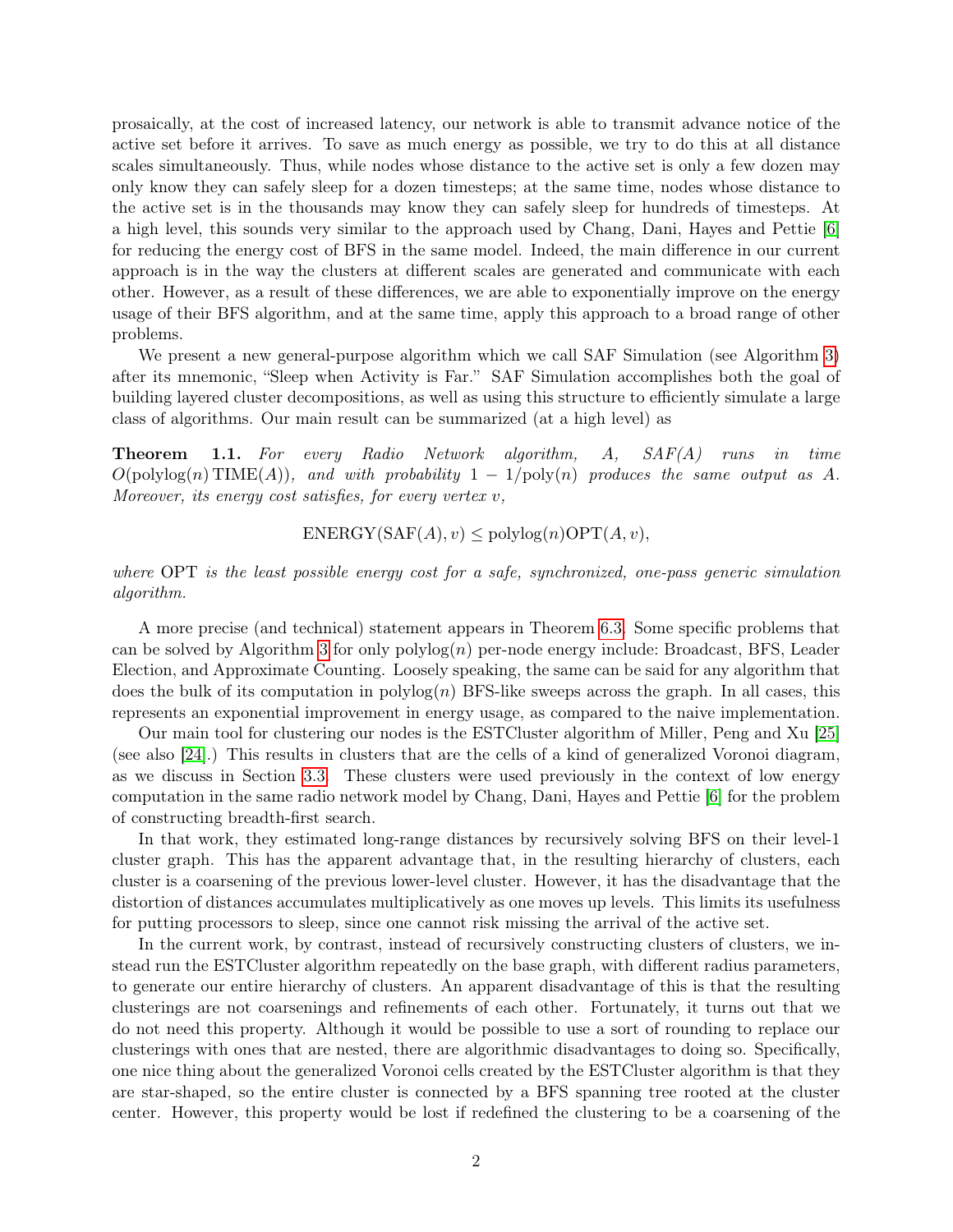lower-level clusterings. This would appear to necessitate neighboring clusters to assist in what was previously intra-cluster communications.

#### 1.1 Other related work on energy complexity in radio networks

A number of authors have studied energy complexity on single-hop radio networks. Here the energy model is still that listening costs as much as sending, while sleeping and local computation are free, but the underlying graph is a clique. When nodes choose to transmit they are broadcasting their message to the entire graph, or at least anyone who is listening, and the main issue is just how to resolve contention for the channel. Moreover, in much of this work, there is no bound on message sizes. In this model, Nakano and Olariu [\[26\]](#page-21-3) gave an  $O(\log \log n)$  energy algorithm for selecting distinct IDs in  $\{1, \ldots, |V| = n\}$ . Bender, Kopelowitz, Pettie and Young [\[2\]](#page-19-1) showed that  $O(\log(\log^* n))$  energy suffices for all devices to send messages if there is collision-detection available on the channel. Chang, Kopelowitz, Pettie, Wang and Zhan [\[7\]](#page-20-4) showed this to be optimal, and studied the problems of Leader Election and Approximate Counting, both with and without randomization, with collision detection. They also studied tradeoffs between time, energy and error probability. Similar tradeoffs were also studied by Kardas et al. [\[19\]](#page-21-4). Jurdzinski, Kutylowski and Zatopianski [\[14,](#page-20-5) [13,](#page-20-6) [15,](#page-20-7) [16,](#page-20-8) [17\]](#page-21-5). studied the Leader Election and Approximate Counting problems in the absence of collision detection.

The single-hop notion of energy complexity was extended to arbitrary networks by Chang, Dani, Hayes, He, Li, and Pettie [\[5\]](#page-20-0) where they studied the Broadcast problem, with and without collision detection, and with and without randomization. The energy complexity was shown to be polylog $(n)$ in all cases. However, their broadcast algorithm did not transmit messages along shortest paths. Later Chang, Dani, Hayes and Pettie [\[6\]](#page-20-1) gave a  $2^{O(\sqrt{\log n})}$  algorithm for BFS. They also showed that the diameter of a network is hard to approximate to within factor 2 using sublinear energy.

Other models of energy cost have also been studied in the radio network literature. Gasnieniec et al. [\[10\]](#page-20-9), Berenbrink et al. [\[3\]](#page-20-10) and Klonowski and Pajak [\[21\]](#page-21-6), studied broadcast and gossiping problems under a cost model where the goal is to minimize the worst case number of transmissions per device. Klonowski and Sulkowska [\[22\]](#page-21-7) defined a distributed model in which devices can transmit messages at varying power levels, which can be chosen online. The devices in question are at random locations in the d-dimensional cube. A number of works [\[23,](#page-21-8) [18,](#page-21-9) [11,](#page-20-11) [20\]](#page-21-10) also considered robustness of low-energy algorithms against a jamming attack. Here an adversary attempts to foil the devices' attempts to communicate by making noise on the channel. The goal here is not precisely low-energy use, but rather "resource competitive" energy use, where the processors combined cost for getting messages through should be commensurate with the adversary's budget for wreaking havoc.

# 2 Preliminaries: the Low Energy Radio Network Model

#### The Network

We assume there is a communication network on an arbitrary, undirected connected graph  $G =$  $(V, E)$ . At each node in G, there is a processor equipped with a transmitter and receiver to communicate with other nodes. There is an edge between nodes u and v in the graph if u and v are within transmission range of each other.

The processors are identical, except for having unique IDs. They do not know the underlying graph G; indeed we assume that initially they do not even know their neighbors in the graph. A processor will become aware of (and remember) any neighbor once it has communicated with it. The processors do have a shared estimate on the size of the graph; that is, a number  $n \geq |V|$  is known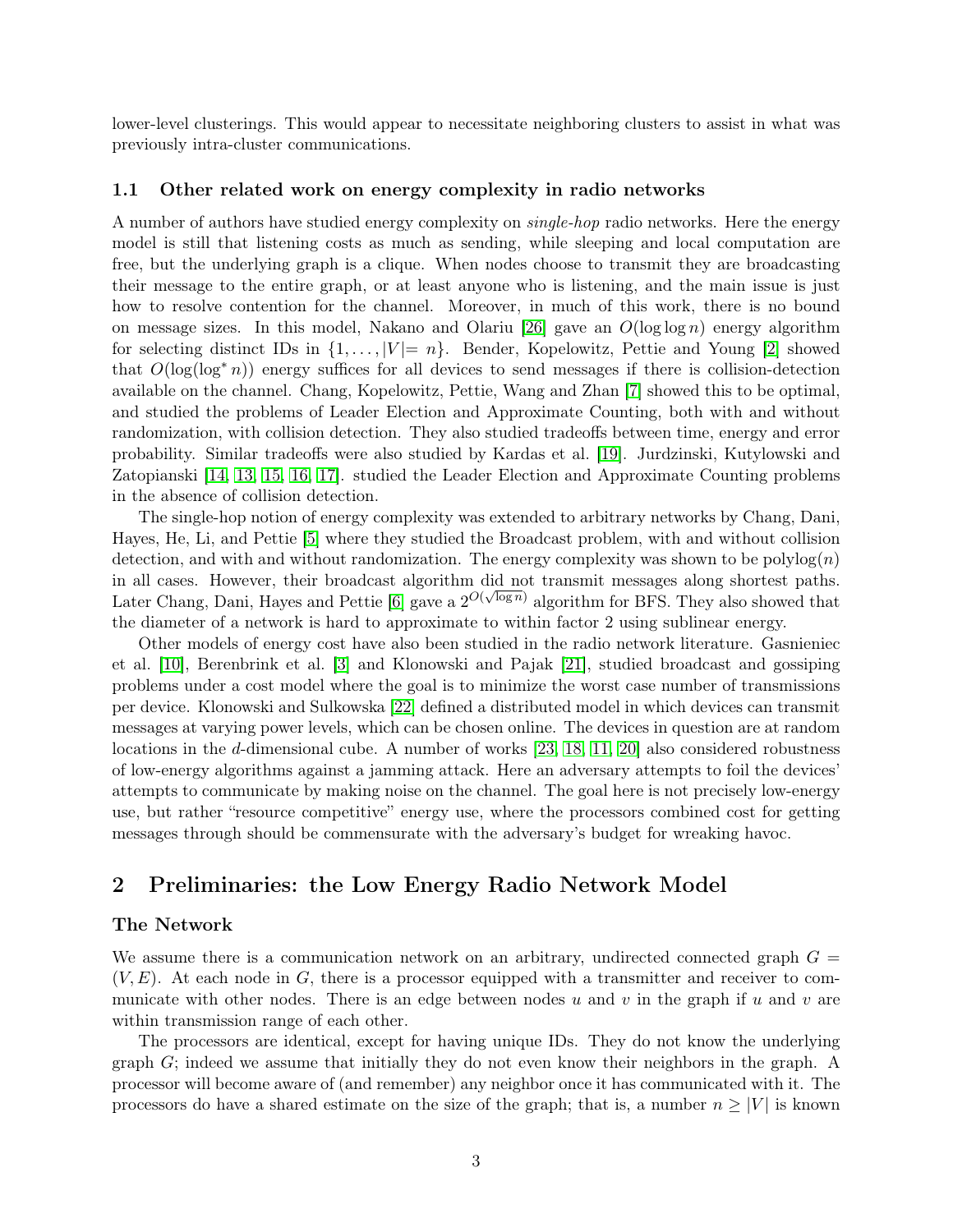to all the processors and may be used in any algorithms they run. Accuracy of this estimate is not required for correctness of the algorithm, but the time and energy usage of algorithms will depend on it. Additionally we assume that the processors can generate independent streams of random bits. There is no shared randomness. For randomized algorithms, we assume that each node does all of its coin flipping prior to the beginning of the algorithm, generating a string of random bits to be read off and used at the appropriate time in the algorithm. This is a standard construct for viewing a randomized algorithm as a deterministic algorithm with an additional random input.

#### Time

Time is divided into discrete, synchronous timesteps, and the processors agree on a time  $t = 0$ . In each timestep a processor can choose to do one of three actions: SEND, LISTEN, or SLEEP. When a processor decides to SEND at time t, it also chooses a message of size  $O(\log n)$  bits, which may potentially be received by a subset of its neighbors who happen to be listening at time  $t$ . We say 'potentially' because there are a number of different models for what happens if a listening node encounters a collision, *i.e.* two or more of its neighbors are broadcasting messages in the timestep that it is listening. Nevertheless, at a minimum, we can say that the chosen message travels from a node  $u$  to a neighbor  $v$  of  $u$  at time  $t$  if

- $u$  decides to SEND at time  $t$ ,
- v decides to LISTEN at time  $t$  and
- no other neighbor of v decides to SEND at time  $t$ .

#### Collisions and Message Delivery

There are several different models for how to handle collisions, *i.e.*, the situation where a node listens while two or more of its neighbors are transmitting messages. In the most permissive of these, the LOCAL model, v receives all the messages sent by its neighbors (moreover, in this model messages are not bounded in size.) As already specified, we are not working in this model.

A more restrictive model is the Collision Detection model (CD) where, when a listening node does not receive a message, it can can tell the difference between silence (no neighbors sending) and a collision (more than one neighbor sending).

Another model of interest is the No Collision Detection model (no-CD), which is even more restrictive: here, collisions between two or more messages are indistinguishable from silence.

Prior work [\[4,](#page-20-12) [5,](#page-20-0) [6\]](#page-20-1) used exponential backoff to deal with collisions in both the CD and no-CD models, making the distinction between these models less important, except in the case of deterministic algorithms. The idea in exponential backoff is that each timestep is simulated using  $O(\log^2 n)$  timesteps:  $O(\log n)$  rounds of  $O(\log n)$  timesteps each. A listener listens for the entire interval of length  $O(\log^2 n)$  or until a message is received. In each round, senders flip coins at each timestep to decide whether to (re-)transmit, or to retire for the rest of the round, resulting in a constant probability that a listener gets a message from one exactly of the senders. The net result of this  $O(\log^2 n)$ -time backoff procedure is that, with high probability, every listener receives a message from at least one of its sending neighbors.

The fact that collisions can be handled in this manner inspires the definition of the following alternative message delivery model without collisions. In the "OR" model of message delivery, every time a node listens, it receives an arbitrary message sent by one of its neighbors in that timestep.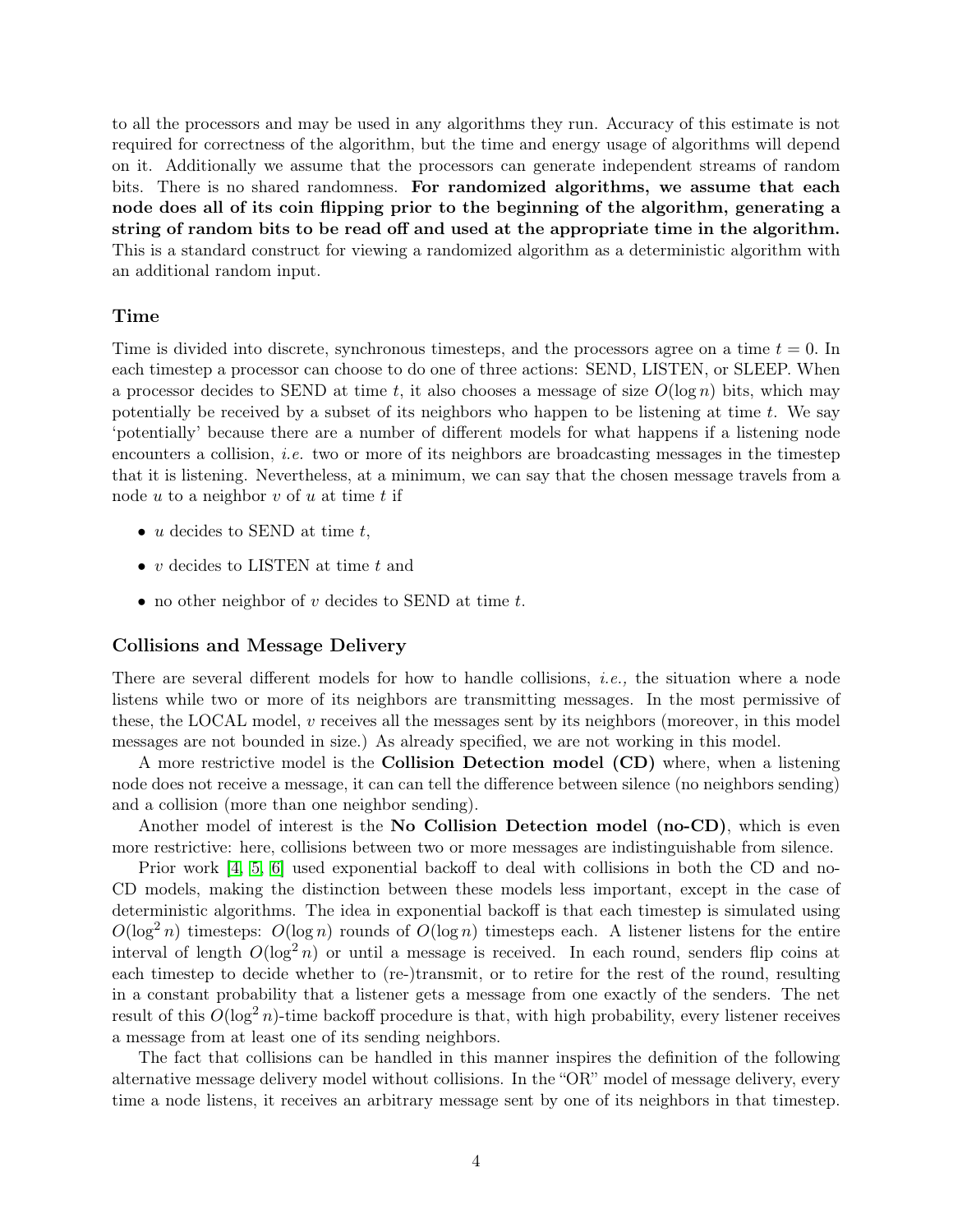The only exception is when no neighbor of the listening node chose to send in that timestep, in which case no message is received.

For convenience, we will assume for the rest of this paper that we are working in the OR model of message delivery.

#### Energy Usage

We measure the cost of our algorithms in terms of their energy usage. We assume that a node incurs a cost of 1 energy unit each time that it decides to send or listen. When the node is sleeping there is no energy cost. We also assume that local computation is free. The goal of energy aware computation is to design algorithms where the nodes can schedule sleep and communication times so that the energy expenditure is small, ideally  $\text{polylog}(n)$ , without compromising the time complexity too much, i.e., the running time remains polynomial in  $n$ .

# 3 Cluster Graphs and Distance Approximation

In this section we introduce our framework for getting distance estimates that will be used by the nodes in the simulation algorithm.

#### 3.1 Graph theoretic preliminaries

Let  $G = (V, E)$  be a graph. Let  $d : G \times G \to \mathbb{N}$  be the shortest path metric on G. Consider a partition

$$
\mathcal{P}=(V_1,V_2,\ldots,V_k)
$$

of V into pairwise disjoint sets of vertices. We will call each  $V_i$  a "cluster". The *cluster graph*, also called the *quotient graph* and denoted  $G/P$ , is a graph whose vertex set is the set of clusters,  $\{V_1, \ldots V_k\}$ . There is an edge in the cluster graph between  $V_i$  and  $V_j$  if there are vertices  $u \in V_i$ and  $v \in V_j$  such that  $(u, v) \in E$ .

Although the definition of a quotient graph does not require either G or the subgraphs induced by the clusters  $V_i$  to be connected, in our work we will assume that both are the case. It is easy to see that since G is connected, so is  $G/P$ .

Given a partition  $P$ , we will denote the cluster containing vertex u by [u]. Since the cluster graph is a graph, we can also define the shortest path distance metric on the cluster graph. We are interested in partitions where the individual clusters have comparable diameters, and the distances between clusters in the cluster graph are (approximately) scaled versions of the distances in the underlying graph.

#### 3.2 Approximately Distance-Preserving Partitions

**Definition 3.1.** Let  $G = (V, E)$  be a graph, and let  $R, \alpha, \beta \geq 1$ . Let  $P$  be a partition of V. Let d denote the distance metric in G and d<sup>\*</sup> denote the distance in  $G/P$ . We say  $P$  is an  $(R, \alpha, \beta)$ approximately distance-preserving partition if

- for every pair of nodes u and v with  $d(u, v) \leq R$ , we have  $d^*([u], [v]) \leq \alpha$
- for every pair of nodes u and v with  $d^*([u],[v]) = 0$ , (that is, u and v are in the same cluster) we have  $d(u, v) \leq \beta R$ .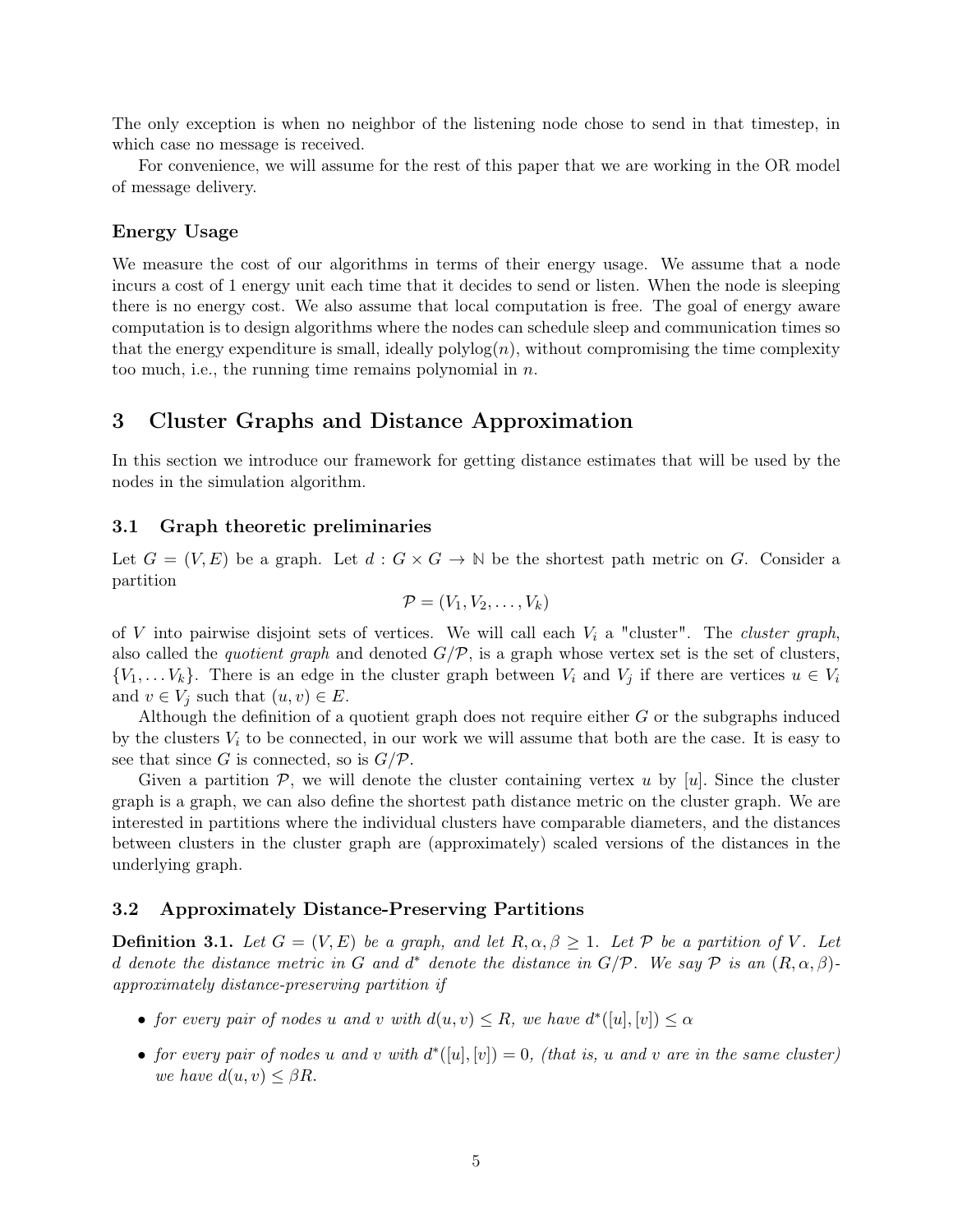

Figure 1: At left, a graph, G, whose vertex set has been partitioned into four clusters, each labelled by an element of  $\{a, b, c, d\}$ . At right, the corresponding quotient graph. Edges of G between different clusters are indicated with dotted lines. These become the edges of the quotient graph, after the elimination of duplicates.

Taken together, the two halves of the above definition ensure that up to a multiplicative factor in the range  $[1/\alpha, \beta]$ , as well as possible rounding issues, we have, for all  $u, v \in V$ , that  $d^*([u], [v]) \approx$  $d(u,v)$  $\frac{u,v}{R}$ . Specifically,

<span id="page-6-0"></span>**Lemma 3.2.** Let  $G = (V, E)$  be a graph, and  $P$  be an  $(R, \alpha, \beta)$ -approximately distance-preserving partition of V. Let d and  $d^*$  denote the shortest path distance metrics in G and  $G/P$  respectively. Then, for all  $u, v \in V$ ,

$$
\left\lfloor \frac{d(u,v)}{\beta R+1} \right\rfloor \leq d^*([u],[v]) \leq \alpha \left\lceil \frac{d(u,v)}{R} \right\rceil
$$

*Proof.* Let  $u, v \in V$ . Let  $d^*([u], [v]) = k$  and let  $W_0, W_1, \ldots, W_k \in V(G/\mathcal{P})$  be such that  $W_0 =$  $[u], W_k = [v]$  and  $W_0, W_1, \ldots, W_k$  is a shortest path from [u] to [v] in  $G/P$ . Then, for  $0 \leq i <$ k, since  $W_i$  and  $W_{i+1}$  are adjacent in  $G/\mathcal{P}$ , there are vertices  $y_i \in W_i$ ,  $x_{i+1} \in W_{i+1}$  such that  $(x_{i+1}, y_i) \in E(G)$ . Let  $x_0 = u$  and  $y_k = v$ . For all i, since  $x_i$  and  $y_i$  are in the same cluster,  $d(x_i, y_i) < \beta R$ , and if we connect these pairs by shortest paths, we have constructed a path of length at most  $k + (k+1)\beta R$  from u to v in G. It follows that

$$
d(u, v) \le k + (k+1)\beta R = k(\beta R + 1) + \beta R
$$

Since  $k = d^*([u], [v])$ , rearranging terms gives us the first inequality.

Now suppose  $d(u, v) = qR + r$ , where  $r < R$ . Consider a shortest path from u to v in G, and let  $w_i$  be the vertices at distance iR from u on the path. The path has thus been cut into  $q' = q + \lfloor r/R \rfloor = \lceil d(u, v)/R \rceil$  pieces each of length at most R. Let  $w_{q'} = v$ . By the first property,  $d^*([w_i], [w_{i+1}]) \leq \alpha$ . Therefore, by the triangle inequality,

$$
d^*([u],[v]) \le \alpha \left\lceil \frac{d(u,v)}{R} \right\rceil
$$

which completes the proof.

A nice example of an approximately distance-preserving partition is for the square grid. Let G be the  $n \times n$  square grid graph, and suppose R is a divisor of n. We partition V by rounding

 $\Box$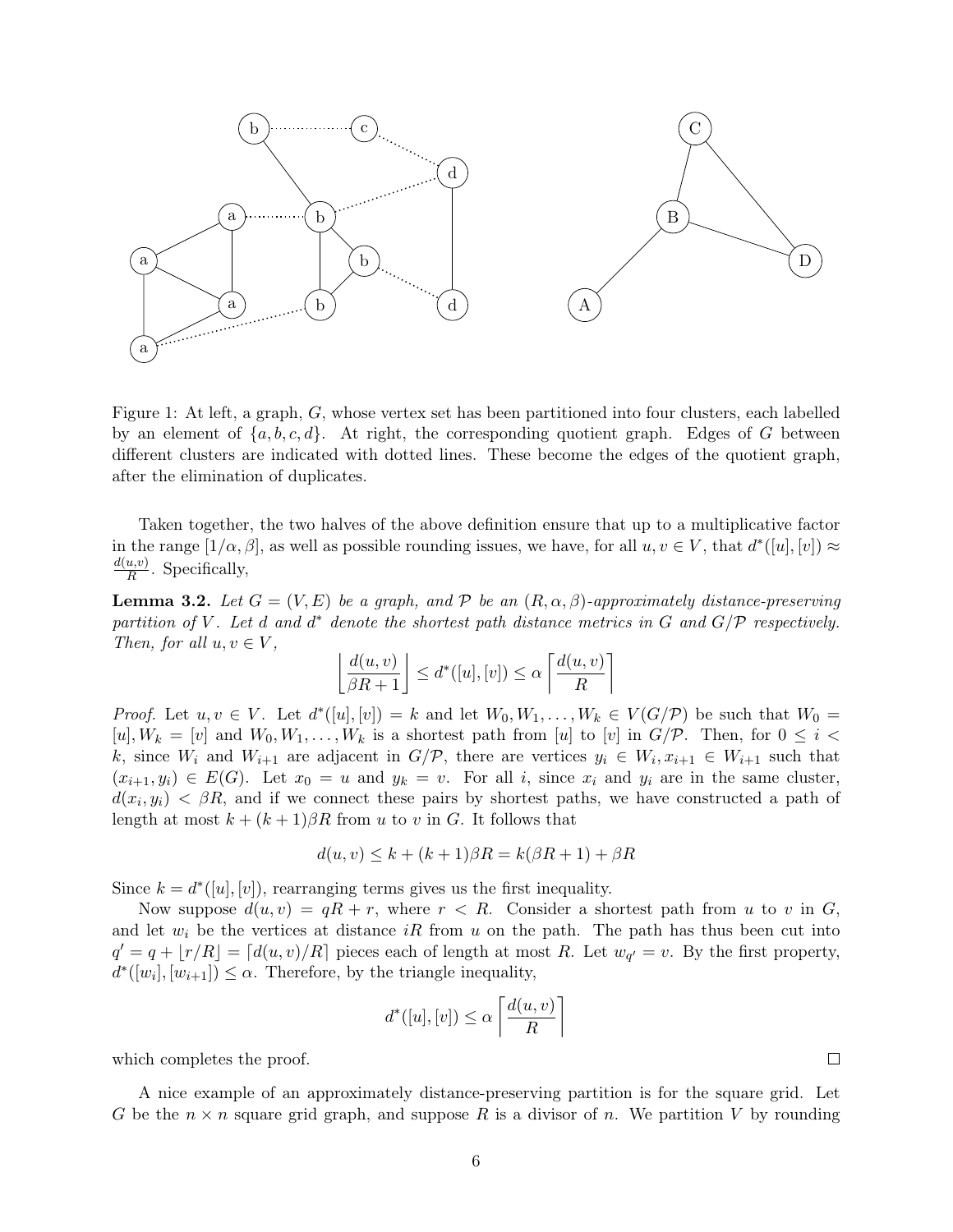each point  $(x, y)$  down to the nearest multiple of R,  $(R|\frac{x}{B})$  $\frac{x}{R}$ ],  $R\lfloor \frac{y}{R}$  $\frac{y}{R}$ ), and placing two vertices in the same cluster if they round to the same multiple of  $R$ . It is easy to see that this example is an (R, 2, 2)-approximately distance-preserving partition. Quite similar constructions can be done for all real  $R \geq 1$ , and for many other "homogeneous" graphs, such as lattice graphs of fixed dimension.

Although it may not be immediately obvious, such approximately distance-preserving partitions exist for all graphs, for all  $R \geq 1$ , and for  $\alpha, \beta = O(\log n)$ , as we shall see next.

#### <span id="page-7-0"></span>3.3 Additive Weights Voronoi Diagrams and the MPX Algorithm

Additively Weighted Voronoi Decomposition (AWVD) (see, e.g., Phillips [\[27\]](#page-21-11)), also known as hyperbolic Dirichlet tesselation, is a well-studied concept for real Euclidean domains. We start with a finite set of points in the plane, called generators, each of which is assigned a real-valued weight. Each point x in the plane is assigned to the generator g that minimizes  $||x - g|| - W(g)$ . After discarding any empty cells, this defines a partition of the plane into a finite collection of cells. When the weights are all zero, this corresponds to the usual notion of Voronoi diagram, and the boundaries of the cells are line segments and rays. For general weights, the boundaries of the cells are hyperbolic arcs. The cells are star-shaped with respect to their generators, but are generally not all convex.

For a finite graph,  $G = (V, E)$ , the analogous concept is a partition of V based on assigning a real-valued weight  $W(v)$  to each vertex  $v \in V$ . We say that vertex u belongs to the cell generated by vertex v if  $v = \arg \min_{v' \in V} d(u, v') - W(v')$ . For convenience, we will assume that no two weights  $W(v)$ ,  $W(v')$  differ by an integer, so that the cells are defined unambiguously. Two vertices belonging to the same cell is an equivalence relation, so each AWVD gives rise to a corresponding cluster graph.

Miller, Peng, and Xu [\[25\]](#page-21-1) proposed a simple randomized graph-partitioning algorithm to obtain a decomposition with certain properties, specifically that the clusters have small diameter and only a small fraction of the edges of the graph are cut. In their construction, starting with a (common) parameter R, each vertex v independently samples a random variable  $\delta_v \sim$  Exponential(1/R) from the exponential distribution with mean R. A cluster starts forming at each vertex v at time  $-\delta_v$ , and spreading through the graph at a uniform rate of one edge per time unit. Each vertex  $u$  either joins the first cluster to reach it before time  $-\delta_u$  or starts its own cluster at time  $-\delta_u$  if no other cluster has recruited it before that time. Haeupler and Wajc [\[12\]](#page-20-13) showed that with minor modifications, this algorithm can be efficiently implemented in the Radio Network model.

We note that the MPX decomposition is, in fact, an AWVD where the weights  $W(v)$  are independent exponentially-distributed random variables with mean R. We will next see that this decomposition has some good distance approximating properties.

As shown in [\[25\]](#page-21-1), the clusters have diameter  $O(R \log n)$ . We state this slightly more precisely:

<span id="page-7-1"></span>Lemma 3.3. With probability at least  $1-\frac{1}{4}$  $\frac{1}{n^2}$ , the clusters in the MPX decomposition with parameter R have diameter at most 3R log n.

In fact this is easy to see. If  $X$  is an exponentially distributed random variable with mean  $R$ then  $\mathbf{P}(X > t) = e^{-t/R}$ . Thus, the probability that  $X > 3R \log n$  is at most  $1/n^3$ . By a union bound, it follows that with probability at least  $1 - \frac{1}{4}$  $\frac{1}{n^2}$  the first cluster starts forming *after* time  $-3R \log n$  and since each vertex either joins a cluster or starts its own by time  $t = 0$ , the cluster diameters are at most  $3R \log n$ .

Furthermore, Chang et. al [\[6\]](#page-20-1) showed that not too many clusters are close to a single vertex. Specifically, if P is the partition determined by the MPX algorithm with parameter R, and  $G^*$  =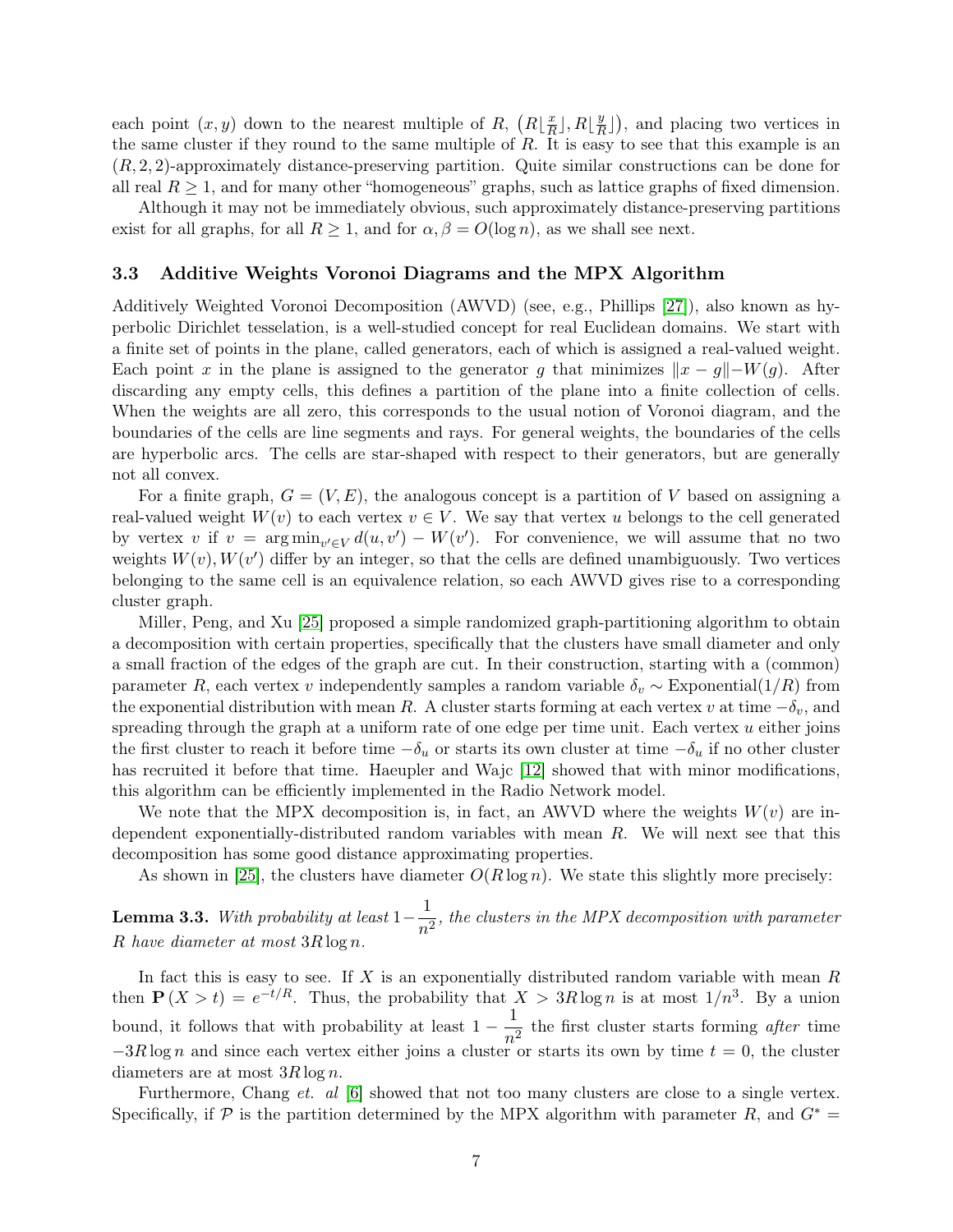$G/P$  is the corresponding cluster graph, then Lemma 2.1 from [\[6\]](#page-20-1) (translated into our notation) can be stated as follows:

**Lemma 3.4.** For every positive integer j and  $\ell > 0$ , the probability that the number of  $G^*$ -clusters intersecting  $\text{Ball}_G(v, \ell)$  is more than j is at most

$$
(1 - \exp(-2\ell/R))^j.
$$

In particular, setting  $\ell = R$  we see that for any  $v \in V$ , the probability that there are more than  $C \log n$  clusters intersecting the ball of radius R around v is at most

$$
\left(1 - \frac{1}{e^2}\right)^{C \log n} \le \exp\left(\frac{-C \log n}{e^2}\right).
$$

Setting  $C = 23 > 3e^2$ , and taking a union bound over all n choices for v, it follows that

<span id="page-8-0"></span>Corollary 3.5.

$$
\mathbf{P}(\text{for all } v \in V, \text{ at most } 23 \log n \text{ clusters intersect } \text{Ball}_G(v, \ell)) \ge 1 - \frac{1}{n^2}
$$

Combining Lemma [3.3](#page-7-1) and Corollary [3.5,](#page-8-0) we have shown that

**Proposition 3.6.** With probability at least  $1 - \frac{2}{n^2}$ , the partition P produced by the MPX algorithm with parameter R is a  $(R, 23 \log n, 3 \log n)$ -approximately distance-preserving partition

#### 3.4 Multi-Scale Clustering

**Definition 3.7.** Suppose, for  $1 \leq i \leq \ell$ , we have an approximately distance-preserving partition  $P_i$ with parameters  $(R_i, \alpha_i, \beta_i)$ , where  $R_1 < \cdots < R_\ell$ . By convention, we extend this definition to the case  $i = 0$  by setting  $R_0 = \alpha_0 = \beta_0 = 1$ , and letting the  $i = 0$  partition be the partition of V into singleton vertex sets. Then we say we have a multi-scale clustering with parameters  $(\mathbf{R}, \alpha, \beta)$ .

**Definition 3.8.** Suppose, for  $1 \leq i \leq \ell$ , we have an approximately distance-preserving partition  $P_i$ with parameters  $(R_i, \alpha_i, \beta_i)$ , where  $R_1 < \cdots < R_\ell$ . By convention, we extend this definition to the case  $i = 0$  by setting  $R_0 = \alpha_0 = \beta_0 = 1$ , and letting the  $i = 0$  partition be the partition of V into singleton vertex sets. Suppose further that for  $1 \leq i \leq \ell$ , we have

<span id="page-8-1"></span>
$$
\frac{R_{j+1}}{R_j} \ge (2\alpha_j + 1)(\beta_j + 1) - 1\tag{1}
$$

Then we say we have a multi-scale clustering with parameters  $(\mathbf{R}, \alpha, \beta)$ .

Notice that there is no requirement that the lower-level clusters be refinements of the higher-level clusters. Despite this, as we will see, multi-scale clusterings have a useful, albeit weaker, nesting property that controls the relationship between clusters at consecutive scales.

Suppose  $\mathcal{P}_1, \mathcal{P}_2, \ldots \mathcal{P}_\ell$  is a multi-scale clustering on G, with parameters  $(\mathbf{R}, \boldsymbol{\alpha}, \boldsymbol{\beta})$ . Let  $G_1, \ldots G_\ell$ be the corresponding cluster graphs, and  $d_1, \ldots, d_\ell$  the corresponding distance metrics. For  $v \in V$ , let  $[v]_j$  denote the cluster containing v in  $\mathcal{P}_j$ . As usual,  $\text{Ball}_{G_j}([v]_j, r)$  denotes the ball of radius r in  $G_j$ . We will also need a notation for the vertices in the underlying graph  $G$ , whose clusters belong to this ball. To this end we define

$$
B_j(v,r) = \{ w \in V \mid d_j([w]_j, [v]_j) \le r \}
$$

The following nesting property is true for all vertices, at all scales.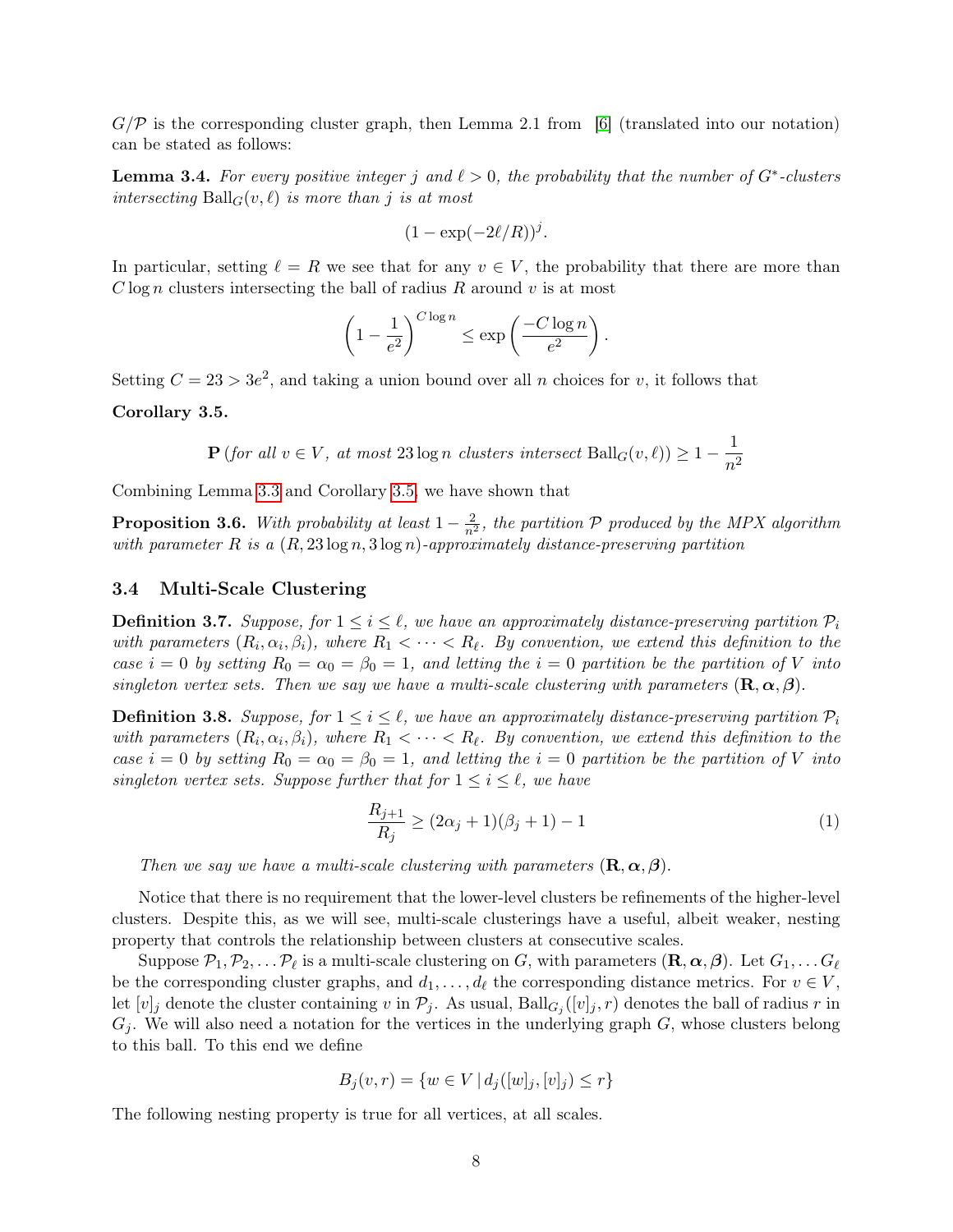<span id="page-9-0"></span>**Lemma 3.9.** Let  $1 \le j \le \ell$ ,  $u \in V$ , and  $v \in \text{Ball}_G(u, R_{j+1} - R_j)$ . That is,  $d(u, v) \le R_{j+1} - R_j$ . Then

$$
B_j(v, 2\alpha_j) \subset B_{j+1}(u, 2\alpha_{j+1})
$$

*Proof.* Let  $w \in B_j(v, 2\alpha_j)$ . Then, by definition,  $d_j([v]_j[w]_j) \leq 2\alpha_j$ . Since  $\mathcal{P}_j$  is an  $(R_j, \alpha_j, \beta_j)$ approximate distance-preserving partition, by Lemma [3.2,](#page-6-0)

$$
\left\lfloor \frac{d(v, w)}{\beta_j R_j + 1} \right\rfloor \le 2\alpha_j
$$

Removing the floor and rearranging the terms, we get

$$
d(v, w) \leq (\beta_j R_j + 1)(2\alpha_j + 1)
$$
  
\n
$$
\leq (2\alpha_j + 1)(\beta_j + 1)R_j
$$
  
\n
$$
\leq R_{j+1} + R_j
$$

where the last line follows from Equation [\(1\)](#page-8-1). By the triangle inequality,

$$
d(u, w) \le d(u, v) + d(v, w) \le R_{j+1} - R_j + R_{j+1} + R_j = 2R_{j+1}
$$

Applying Lemma [3.2](#page-6-0) again, we have

$$
d_{j+1}([u]_{j+1}, [v]_{j+1}) \leq \alpha_{j+1} \left[ \frac{d(u, v)}{R_{j+1}} \right] \leq 2\alpha_{j+1}
$$

so that  $w \in B_{j+1}(u, 2\alpha_{j+1}),$  completing the proof.

Although the only restriction we have imposed so far of the parameters  $(\mathbf{R}, \alpha, \beta)$  so far are that the  $R_i$ s grow at a certain rate relative to the  $\alpha_i$ s and  $\beta_i$ s, an interesting special case is when they grow geometrically, each level being a scaled up version of the former.

**Definition 3.10.** In the special case when, for  $1 \leq j \leq \ell$ ,  $R_j = R^j$ , for some  $R > 12$ , and  $\alpha_j = \beta_j = \lfloor \sqrt{R/2} \rfloor$ , we call this a geometric multi-scale clustering with parameter R.

We saw earlier that the MPX clustering with parameter R is, w.h.p, a  $(R, 23 \log n, 3 \log n)$ approximate distance-preserving partition. Naturally, it is also a  $(R, 23 \log n, 12 \log n)$  approximate distance-preserving partition. Setting  $\alpha = \beta = 23 \log n$  and  $R = \Theta(\log^2 n)$  we can get a geometric multi-scale clustering by constructing MPX partitions for all scales  $R, R^2, R^3 \dots$ 

#### 3.5 Simulating cluster-graph algorithms on the underlying graph

Suppose we already have approximately distance-preserving partitions at all scales from 1 up to the diameter of G. The ability to run graph algorithms on the corresponding quotient graphs will be a rather useful primitive to add to our toolbox. Because the distances in these graphs are scaled down by a large factor, we may reasonably expect that they can be run at a much lower cost. But what is the cost of simulating these algorithms on the actual network?

For the most part, this question was already answered by Chang, Dani, Hayes and Pettie [\[5\]](#page-20-0). We briefly describe the approach used to simulate one timestep of computation on the cluster graph. Each node within one cluster in our partition uses part of its memory to record the state of a hypothetical processor corresponding to the cluster. At the beginning and end of the simulated timestep, we require that this state be the same for every node in the cluster. Depending on

 $\Box$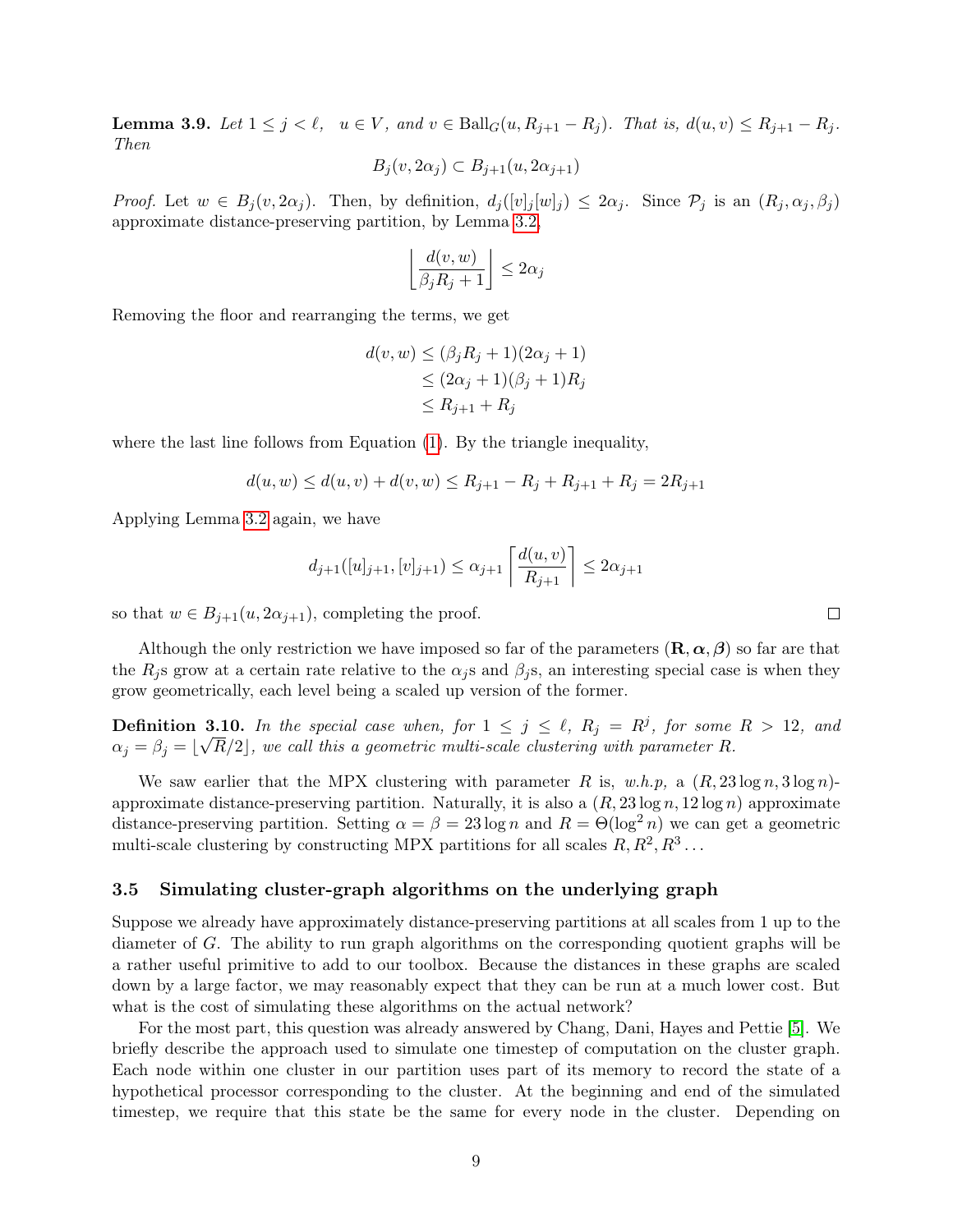whether the cluster state indicates we should Send, Listen, or Sleep, every node in the cluster does this (INTERCAST). Next, if the operation was Listen, all the nodes that received a message propagate these up towards the cluster center (UPCAST). Since every node in the cluster knows its distance from the root, this propagation can be synchronized so that each node only needs to Listen once, in the same timestep that its children might Send. Since we are in the OR model, we only require that, from among the messages received, an arbitrary one is received. Next, the cluster center updates its state based on the received message, and broadcasts the result within the cluster (DOWNCAST), after which the simulation of one computational step on the cluster graph is complete. Since the messages are being broadcast, rather than sent along edges, there are some subtleties in the details. For instance, even though we have described the algorithm under the assumption that message delivery in both the underlying graph, and in the cluster graph, takes place using the collision-free OR model, there is still a need for backoff, to prevent messages accidentally crossing between adjacent clusters during UPCAST and DOWNCAST. However, for purposes of the present work, these details are unimportant.

Since each of the three stages, INTERCAST, UPCAST, and DOWNCAST, costs  $O(1)$  energy per node in the cluster, the per-node energy cost for running an algorithm on the cluster graph is within a polylog factor of the per-node energy cost for simulating it on the underlying graph. When the cluster "radius" parameter is R, the latency for the UPCAST and DOWNCAST is  $O(R)$ , and so this becomes a multiplicative factor for the time complexity of the simulation.

Algorithm 1 High-level description of Upcast, Downcast, and Intercast algorithms, from [\[5\]](#page-20-0).

 $\triangleright$  For each of the subroutines below, we require that either all the nodes in a particular cluster participate, or none do.

**procedure**  $\text{UPCAST}(j, m)$  .  $\Rightarrow$  j: current cluster height, m: message to send  $\triangleright$  Guarantee: if any node in the cluster participates with a non-null message, then one of these messages is received by the cluster center, who then stores it in their message variable.

**procedure** DOWNCAST $(j, m)$   $\rightarrow$   $j$ : current cluster height, m: message to send  $\triangleright$  Guarantee: if the cluster center participates with a non-null message, then this message is received by each node in the cluster, who then stores it in their message variable.

**procedure** INTERCAST $(j, m)$   $\rightarrow$   $j$ : current cluster height, m: message to send  $\triangleright$  Guarantee: if at least one neighboring node is contained in a participating level-j cluster that has a non-null message, then this node receives such a message, and store it in their message variable.

# 4 Simulating Radio Network Algorithms

Let  $A$  be a radio network algorithm. When talking about the time and message complexity of  $A$ , since one does not charge for listening, one usually only specifies which timesteps A requires a node to SEND, with the implicit assumption that whenever a node is not SENDing it is LISTENing. Given any algorithm in this form, it is trivial to naively convert it to what we view here as the standard form, by making all LISTENs explicit. After such a naive conversion, the algorithm will have per-node energy cost equal to its time complexity, which is not good, unless the time complexity is already very small. Our plan for improved energy efficiency is now to simulate this explicitly wasteful algorithm by one in which many of the LISTENs have been replaced by SLEEPs without compromising the correctness of the algorithm, and with a relatively small overhead in time complexity.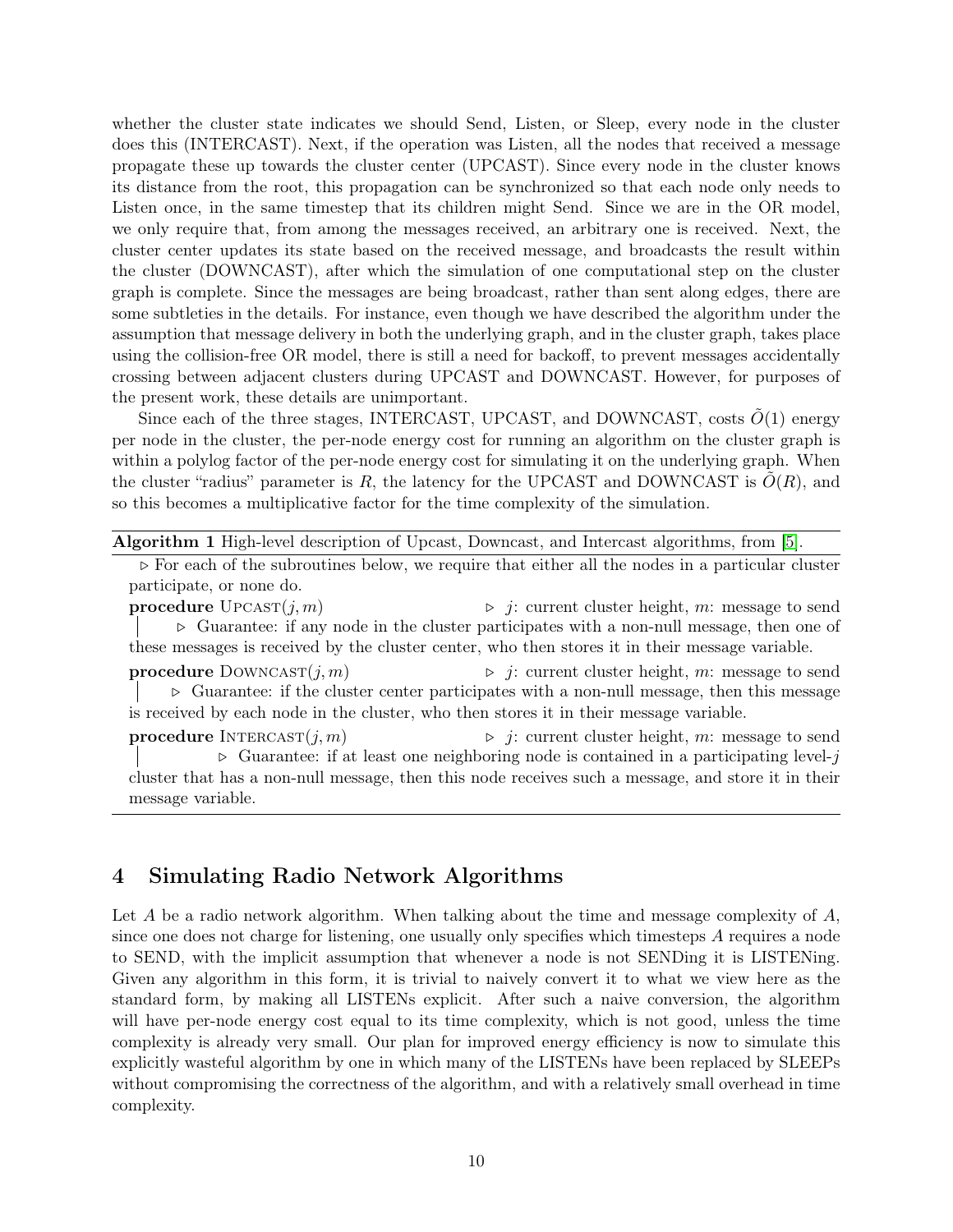Whenever we talk about simulating a radio network algorithm in this paper, we mean replacing it with another equivalent algorithm which is moreover safe black-box and synchronized one-pass, terms which we are about to define. By equivalent, we mean that at the end of the simulation, each node,  $v$ , in the network will have computed its view of a correct transcript of the original algorithm; that is, a record of all messages  $v$  sent or received at each timestep in the original algorithm, as well as the correct final internal state. By black-box, we mean that when the simulating protocol wants to perform a step of the simulated algorithm, it does so by invoking an oracle that tells it how to update its state, whether to SEND, LISTEN, or SLEEP, and what messages to send. By safe, we mean that, the simulating protocol never causes a node to SLEEP during a round in which the original protocol would SEND or receive a message from a SENDing neighbor, regardless of what oracle is provided. Specifically, we don't just mean that the simulating algorithm performs correctly when simulating  $A$ ; it must avoid SLEEPing incorrectly for all possible simulated algorithms. Finally, by synchronized one-pass, we mean that, at certain designated timesteps  $\tau(t)$ , all nodes either SLEEP or simulate step t of the simulated algorithm. Each timestep is simulated only once, and the timesteps  $\tau(t)$  are a strictly increasing function of t. It so happens that for our particular simulation algorithm, the timesteps  $\tau(t)$  are a fixed function of t, known in advance, rather than determined adaptively, but this will not be important for our analysis.

#### 4.1 Characterizing Optimal Simulation

In order to come closer to getting our hands on what it would mean for a safe simulation algorithm to be optimal or nearly optimal, we introduce the following generous abstract model for what it needs to do.

Our notion of an generic algorithm simulator is a radio network algorithm, where, at some timesteps, it invokes a black-box simulation of one timestep of the simulated algorithm, A, and at other timesteps, it does its own thing, which may involve metadata gathered from the usage pattern of A. Since A is arbitrary and unknown, we cannot count on knowing the meaning of the messages sent by A, but there may still be useful information to be gleaned by information about which nodes of A are SENDing, LISTENing, or SLEEPing at a given timestep.

With the above in mind, we define the Generic Simulation Model as follows. For each timestep, at each node, our algorithm must choose to either SEND, LISTEN, SLEEP, or SIMULATE. Steps when our algorithm SENDs, LISTENs or SLEEPS work the same way as in the radio network model. On a SIMULATE step, a black-box for the simulated algorithm,  $A$ , simulates one timestep. which may involve SENDING, LISTENING, or SLEEPing. Each node  $v$  is given the following information:

- 1. whether  $v$  chose to SEND, LISTEN, or SLEEP in the simulated step.
- 2. whether any message was received by  $v$  in the simulated step.
- 3. the identity of the next timestep,  $t_v$ , at which A would make v SEND, under the assumption that no further messages were received by v before  $t_v$ .

At the beginning of the algorithm, we further suppose that the simulator at each node  $v$  is given to know the first timestep  $t_v$ , at which A would make v SEND, under the assumption that no messages were received by v before  $t_v$ . We note that, if the simulated algorithm A were fully event-driven and deterministic, the "unprovoked next-send times"  $t_v$  would all be  $+\infty$ , except for those nodes that send in the first timestep. However, for general algorithms, and in particular, for randomized algorithms, such as the MPX clustering algorithm, there may be many times at which new sequences of SEND steps start without being directly preceded by an incoming message. For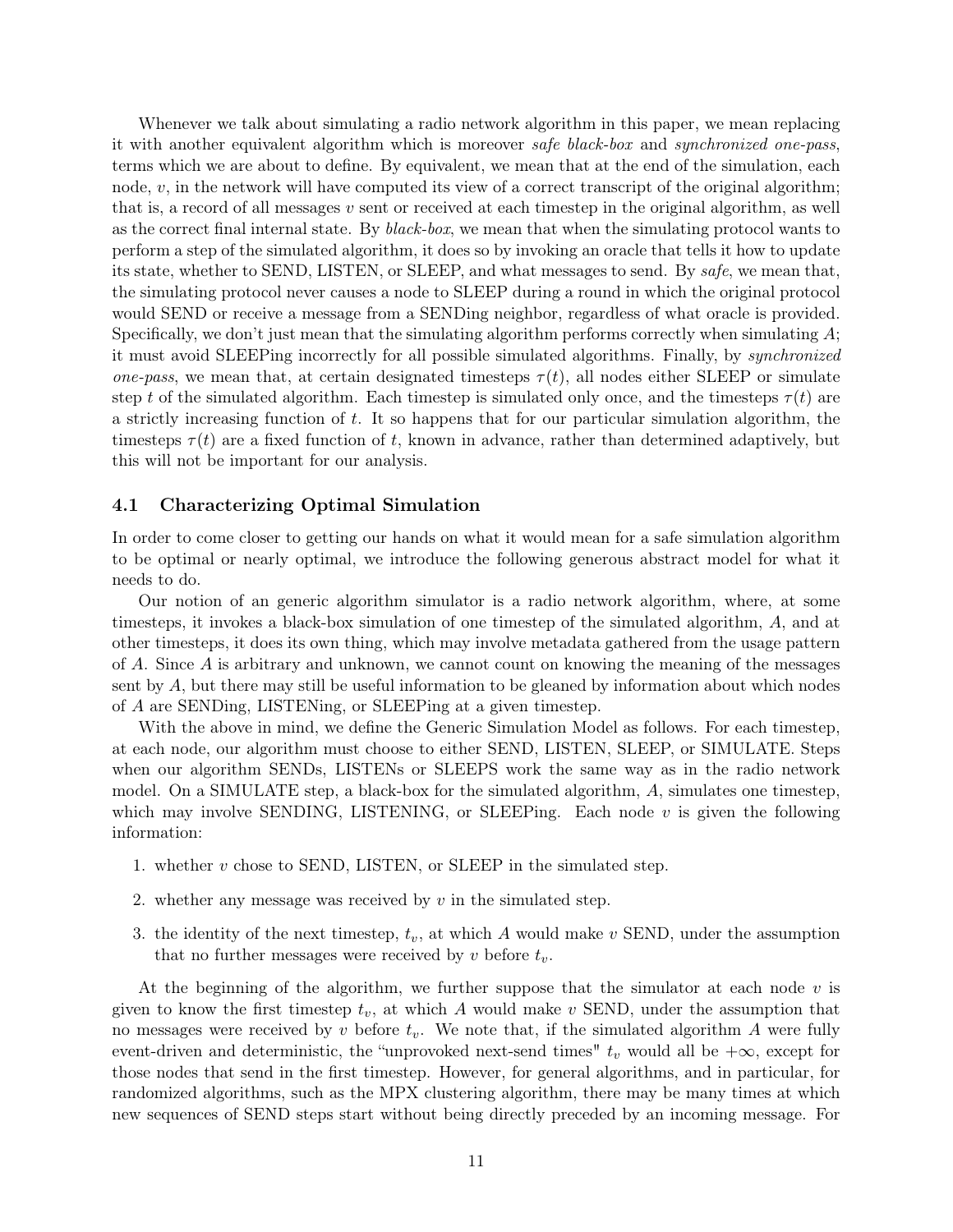randomized algorithms, since we have assumed that each node does all of its coin flipping prior to the beginning of the algorithm, note that the times  $t_v$  can be accurately predicted in advance. Since the definition of  $t_v$  assumes that no new external information reaches node v between the current step and timestep  $t_v$ , the information needed for this calculation is always available to the simulator at the current timestep. Here, we are taking full advantage of the standard assumption that local computation is free; however, we also believe that in most settings, calculating  $t_v$  at time t can be done much more quickly than the ultra-naive approach of doing  $t_v - t$  steps of black-box simulation of A.

Next, we define a Psychic Synchronized Generic Simulation Model, as follows. Everything about it is the same as for the Generic Simulation Model, above, except that, in addition to being informed about messages received by  $v$  in the preceding time step, in this model, we assume that the simulator starts out knowing the entire graph, including node IDs, and is informed, at each time step, of the entire history of metadata at all nodes, including the information about times at which the current node was asleep. In particular, this includes knowing exactly which nodes SENT, LISTENed, and SLEPT at all times  $\leq t$ , as well as all timesteps  $t_{\text{next}}(w, t)$  at which future messages are scheduled to be sent in the absence of provocation, for all vertices  $w \in V$ .

The other crucial assumption we make in the PSGSM is that all nodes advance their simulation of A in a synchronized way. That is, every node simulates the behavior of A at time t at the same time. This assumption seems natural, considering that the success or failure of the message deliveries depends on whether collisions occur, but it is still an assumption. Now, considering that in the PSGSM model, all nodes receive, for free, the entire history of relevant metadata for the entire graph, at each timestep they are awake, there seems to be no point in further communication between nodes, except for when steps of A are being simulated. Thus, we find that, in the PSGSM model, the simulated algorithm A should always run in real time.

Now, in both of the above models, we have at least one expectation of a simulation algorithm, and that is *correctness*: at the end of the simulation, we want every node to have its local view of the transcript of the actual computation done by A from the given inputs. In the case of randomized algorithms, we view each node's pre-flipped coins as part of its input, which allows us to reduce to the case of a deterministic algorithm in the usual way.

Our motivation in introducing the Psychic Synchronized (PSGS) model is that, in this model, we can precisely characterize the optimal energy usage of any correct simulation in terms of the behavior of a simple greedy algorithm, Algorithm [2.](#page-13-0)

<span id="page-12-0"></span>Theorem 4.1. This "Greedy Psychic" algorithm is optimal among all correct simulation algorithms in the PSGSM model, in the sense that, for every simulation algorithm SIM in this model, either there exists a radio network algorithm A and an input x such that  $SIM(A, x)$  makes a mistake (some node does not end with the correct transcript), or, for every algorithm  $A$ , input x, and vertex v, we have  $\text{ENERGY}(\text{GP}, A, x, v) \leq \text{ENERGY}(\text{SIM}, A, x, v).$ 

Proof. The proof is by induction of the number of computational steps. Suppose we have fixed  $A, v, x$ , and that SIM is known to be an always-correct simulator. Our inductive hypothesis is that, by the times the cumulative energy costs of  $GP(A, v, x)$  and  $SIM(A, v, x)$  both reach i, the greedy simulation will have completed simulating at least as many timesteps of A as SIM will have. Assume the hypothesis for  $i - 1$ . Then SIM wakes up for the i'th time at or before Greedy does, say at time t. At this point it can go back to sleep, but the latest it can sleep is  $t^*(v,t)$ , defined as above, since SIM needs to be safe. Greedy wakes up for the *i*'th time at some time  $t' \geq t$ , and goes to sleep until time exactly  $t^*(v, t')$ . Now, the crucial point is that the function  $t^*(v, \cdot)$  is an increasing function of its second argument, which is clear from its intention, but also from the facts that  $t_{\text{next}}(w, \cdot)$  can only change when w receives a message from a neighbor, which implies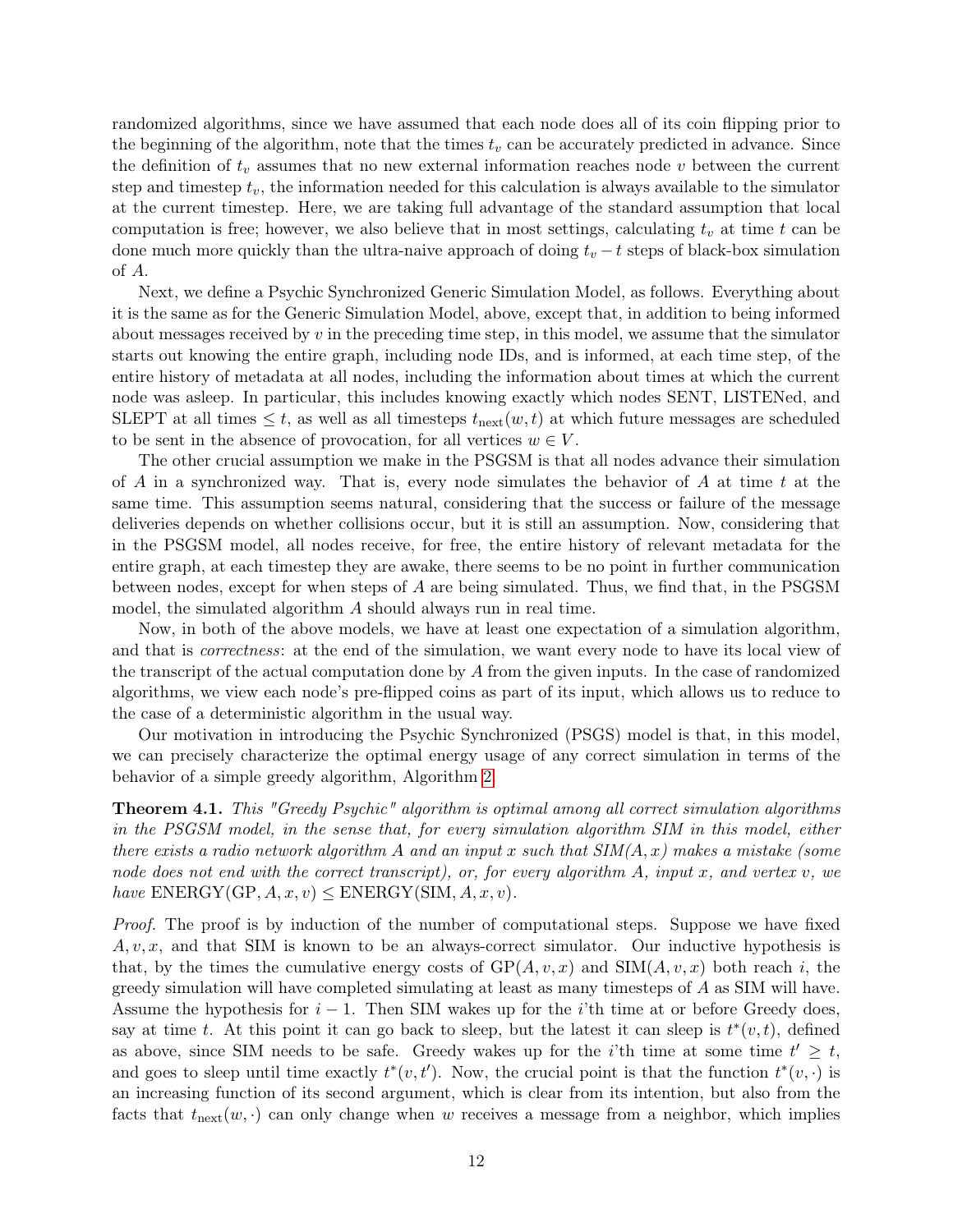Algorithm 2 The Greedy Psychic Algorithm: conserve energy while simulating a given Radio Network agorithm in the PSGSM model.

<span id="page-13-0"></span>

| procedure $GP(A)$                                                              | $\triangleright$ A: the simulated algorithm      |
|--------------------------------------------------------------------------------|--------------------------------------------------|
| $t^* \leftarrow 1$                                                             |                                                  |
| for $t \leftarrow 1$ to T do                                                   |                                                  |
| if $t < t^*$ then                                                              |                                                  |
| <b>SLEEP</b>                                                                   |                                                  |
| else                                                                           |                                                  |
| SIMULATE timestep $t$ of $A$                                                   |                                                  |
| $t^* \leftarrow t_{\text{next}}(v, t)$                                         | $\triangleright$ our next scheduled SEND         |
| for every vertex $w \neq v$ do                                                 |                                                  |
| psychically receive $t_{\text{next}}(w, t)$                                    | $\triangleright$ time of w's next scheduled SEND |
| $t^* \leftarrow \min\{t^*, t_{\text{next}}(w, t) + (\text{dist}(v, w) - 1)\}\$ |                                                  |
|                                                                                | $\triangleright$ SLEEP until time $t^*$          |

that  $t^*(w,t) - t \leq 1$ , and hence that  $dist(w, \text{SENDERS})$  never decreases by more than 1 in a single timestep. Hence  $t^*(v, t') \geq t^*(v, t) \geq$  whenever SIM decides to wake back up, which completes the inductive step.  $\Box$ 

The main consequence of Theorem [4.1](#page-12-0) will be that Algorithm SAF is within a polylog $(n)$  multiplicative factor of optimal, at least among algorithms that perform a single synchronized simulation of the simulated algorithm A. This near-optimality holds in a vertex-by-vertex and algorithm-byalgorithm manner. We point out that without the assumption of synchronicity, we cannot expect to get guarantees of this kind. For example, if we want to make an asynchronous algorithm that minimizes the listening cost for a specific vertex  $v$ , we can make v wake up very infrequently, and ensure that its neighbors are always "holding  $v$ 's messages ready for it." In this way, the energy complexity for v can be reduced essentially to the number of messages that v needs to send or receive; this favoritism towards  $v$  would presumably be more than paid for by increased costs incurred at other vertices. This strongly suggests that, without the assumption of synchronous one-pass simulation, there may not exist a single simulation algorithm that simultaneously minimizes the energy costs for all nodes.

# 5 The Simulation Algorithm

In this section we describe our recursive simulation algorithm. We begin with a section describing the underlying assumptions, and then give a high-level overview of the algorithm. The actual pseudocode appears in Section [5.3.](#page-15-0) We analyze the the algorithm and its energy complexity in Section [6.](#page-17-1)

### 5.1 Assumptions

We assume that we are given a function f describing a deterministic protocol to be run on  $G$ , that is guaranteed to succeed in the OR model of message delivery. We also assume that, prior to attempting to execute our algorithms indexed by j, at least levels  $1, 2, \ldots, j$  of a  $(R, \alpha, \beta)$  multiscale clustering have been computed. Each node knows the ID of its cluster center, as well as its graphical distance to the cluster center. (This information is used in UPCAST/DOWNCAST.)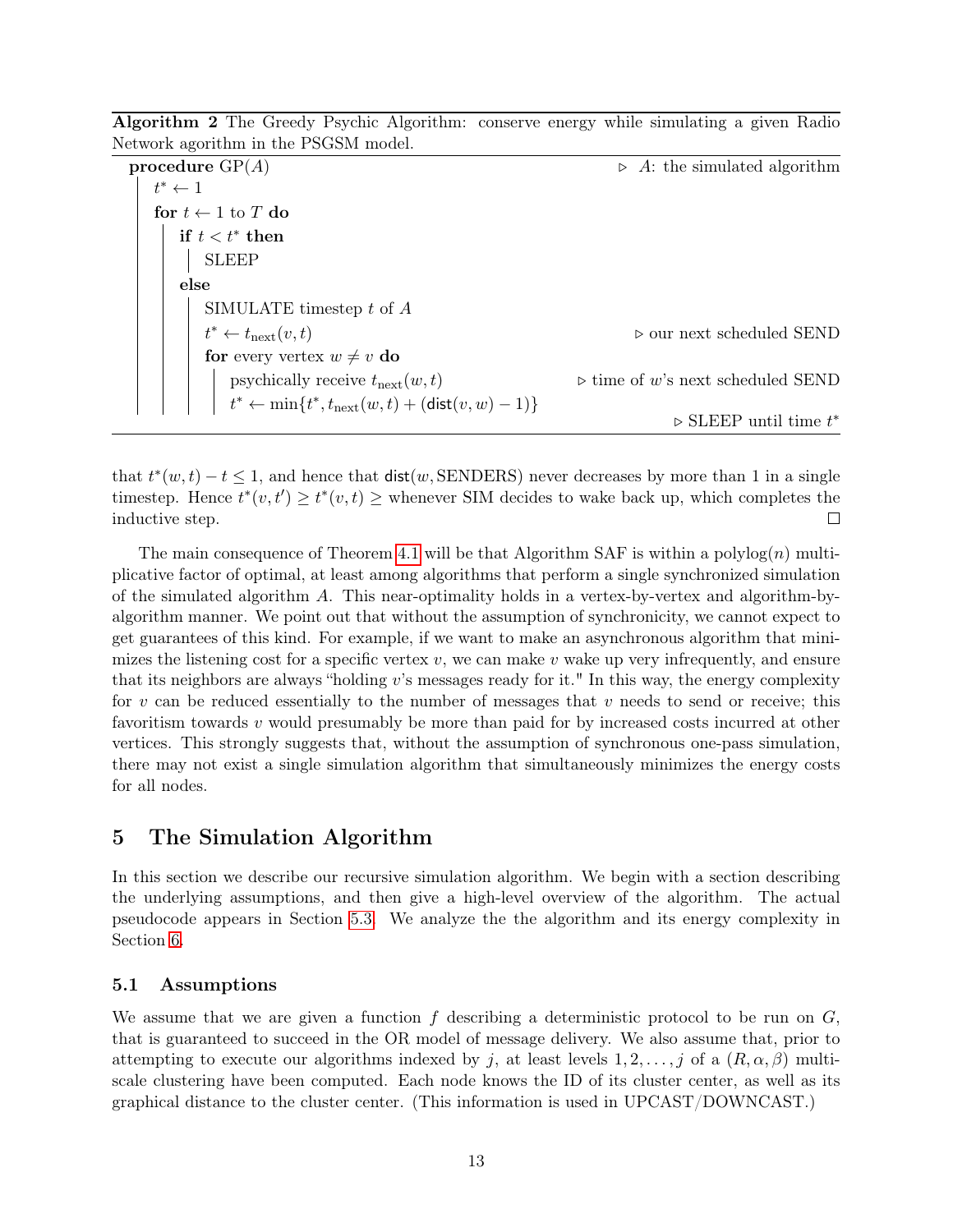Our algorithms all have the property that each call to one of the defining functions takes the same number of timesteps, including those spent in recursive calls. In some cases, this number of timesteps can be tedious to compute; therefore, we have taken the liberty to refer to the number of "simulated" timesteps, namely the number of timesteps of the simulated algorithm. This should be understood as a shorthand only. Here is a complete list of the state information that each node must store in its memory.

- Shared knowledge of the graph parameters  $n, \Delta, D$ . Here, n is an upper bound on the number of nodes in  $G, \Delta$  is an upper bound on the maximum degree of  $G, D$  is an upper bound on the diameter of D. If  $\Delta$  and D are not specified,  $n-1$  can be used in their place. We require that all nodes in the network start out initialized with the same values of these parameters.
- The current timestep, t. Since we are assuming a synchronous network, this value is always the same for all nodes.
- The cluster parameters  $R_j, \alpha_j, \beta_j$ , for  $1 \leq j \leq \ell$ . This knowledge is also shared by all nodes in the network.
- A unique ID for our node. If these are not specified, a random string of  $C \log n$  bits may be used; by the birthday paradox, these are distinct with high probability.
- For  $1 \leq j \leq \ell$ , the ID of our level-j cluster center, as well as our graphical distance to the cluster center. This is used for energy-efficient communication by the UPCAST/DOWNCAST subroutines (see [\[5\]](#page-20-0)).
- A message string,  $m$ . Initially null for all nodes. This is used in the NOTIFY protocol.
- Any state information stored by our node in the simulated protocol,  $f$ .

#### 5.2 Algorithm Overview

At a high level, the SAF simulation algorithm gets an algorithm  $f$  and a time interval  $I$ , and has the goal of simulating a run of  $f$  on  $I$  while allowing processors that are far from the action in  $f$ to save energy by sleeping until the appropriate time. To this end, SAF simulation uses a multiscale clustering to estimate the distance to the nodes where the communication is happening, and to set SLEEP and WAKE schedules for the nodes that need to wait. The main idea is that the clusters at level j, which are  $(R_i, \alpha_i, \beta_i)$  approximately distance-preserving, are equipped to make a decision (SLEEP/WAKE) from their cluster that is pertinent to the next  $R_j$  steps of the simulated algorithm. This decision is made for each cluster, collectively by its members, by performing internal cluster operations to decide whether there is activity nearby. However, since their confidence in the prediction of inactivity is only good for  $R_j$  simulated timesteps, this would appear to mean that they must wake up and perform cluster operations after every  $R_i$  steps of the simulated algorithm. When  $R_j$  is small, this would not actually help them save much energy. However, this is where the clusterings at multiple scales come in. At the highest scale,  $\ell$ , the clusters wake up every  $R_\ell$  steps, so as long as the total simulated time that f needs to run is at most  $R_{\ell}$  polylogn, the algorithm is in good shape. The notion of what it means for the action to be far away has been tuned so that nesting property described in Lemma [3.9](#page-9-0) ensures that if a top level cluster has gone to sleep, then all the lower level clusters that are contained within can also afford to sleep for the full time horizon of  $R_\ell$  steps. If a top level cluster decides to stay awake, then it sets up a recursive call to enable affected lower level clusters to decide how many times they must wake up with the shortened time horizon. Note that the top level cluster staying awake does not mean that an individual node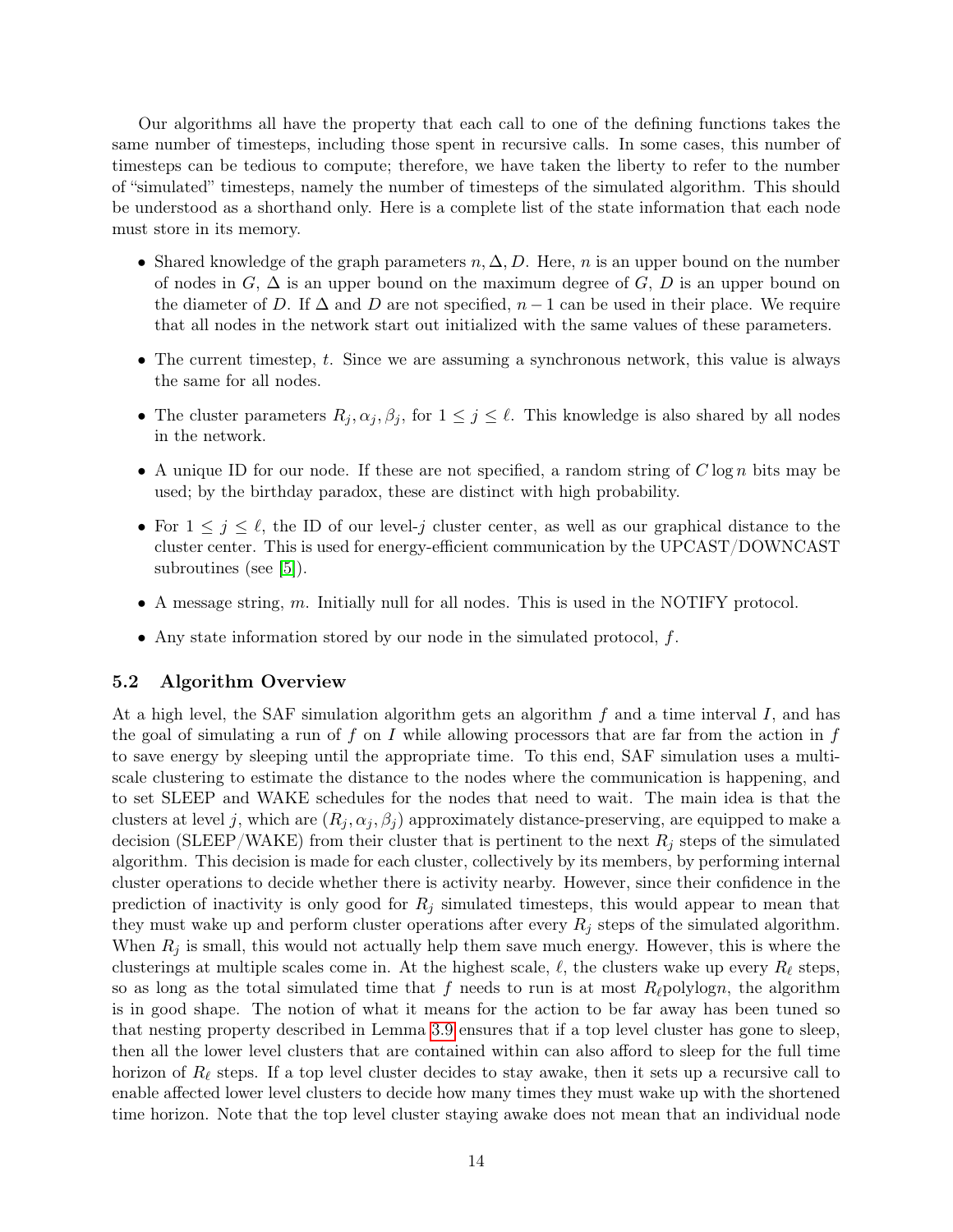

Figure 2: Timeline of how cluster operations at various levels interleave with the underlying simulated algorithm. Each node starts at the top level (here  $\ell = 3$ ) and participates in cluster operations until it finds a level at which it can drop out. That level also determines when it will wake up next: the next round of cluster operations at that level. If the node gets to the bottom level of cluster operations without dropping out, then it stays awake for the underlying simulation for the next few simulated timesteps.

within that cluster must sat awake for  $R_\ell$  timesteps. Indeed, that would expend far too much energy. Rather, it means that such a node must participate in lower level cluster operations, until it can find a scale at which the computational activity of  $f$  is far away from it. Only if a node finds itself to be awake at all scales will it participate in the actual simulation of f, for the next interval of the smallest scale length,  $R_1$ .

But how to get the multi-scale clustering to begin with? Herein lies the beauty of the process. At the bottom level, an  $(R_1, \alpha_1, \beta_1)$  approximate distance-preserving partition can be computed with  $\text{polylog}(n)$  energy and  $\text{polylog}(n)$  latency, with all processors staying awake the whole time. (We need  $R_1$  to be polylog $(n)$ .) Thereafter, the simulation has a multi-scale clustering to work with, (with  $\ell = 1$  the first time around, and the partitioning algorithm is itself a function that is suitable for being simulated recursively. Thus, each subsequent level of the final multi-scale clustering is bootstrapped off the previously built levels.

#### <span id="page-15-0"></span>5.3 Pseudocode

Our code is divided into several pieces, which are presented as Algorithms 1 through 4. The SAF Simulation algorithm is stated in a form where it can be applied using an arbitrary multi-scale clustering. In general, we want to apply it to the multi-scale clustering we know how to construct for general graphs, namely the ESTCluster algorithm of Miller, Peng, and Xu. To build this clustering efficiently, we simulate it using the SAF algorithm inductively. Finally, to efficiently run BFS from an arbitrary start node, we apply SAF Simulation to the naive parallel BFS algorithm that has each node listen until the BFS frontier reaches it, then send a message to its neighbors to advance the frontier while incrementing its level counter.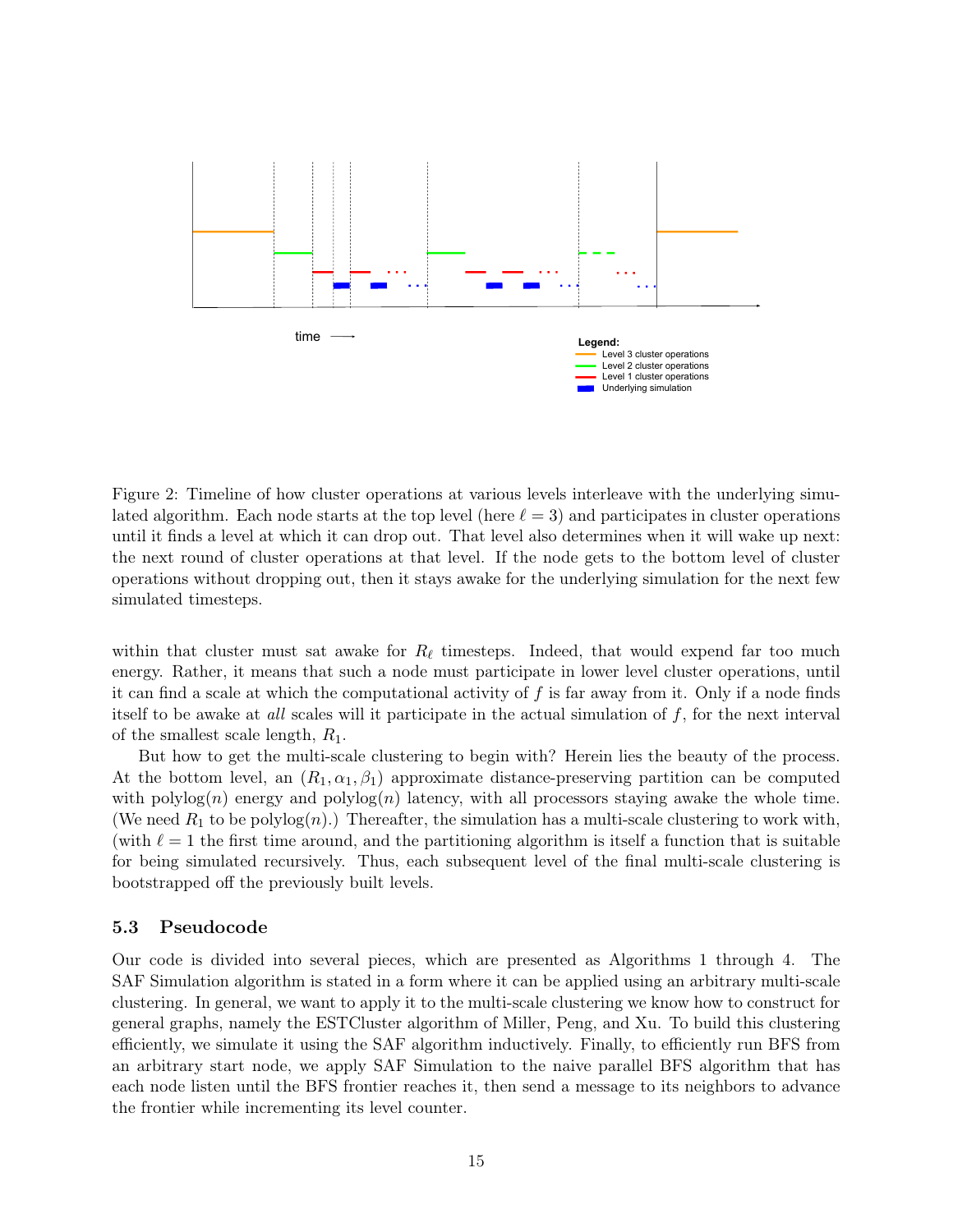Algorithm 3 SAF Simulation Algorithm: Adaptively power down receiver to save energy while simulating a given algorithm, f. Assumption: we have a hierarchy of  $\alpha, \beta, R$ 

<span id="page-16-0"></span>**procedure**  $\text{SAF}(j, I, f) \Rightarrow j:$  current cluster height, I: interval of simulated times, f: update rule for the simulated algorithm (on level 0 clusters) if  $j = 0$  then  $\triangleright$  Bottom level (single node) (Naively) execute f for  $|I|$  timesteps. else Partition I into disjoint subintervals,  $I_1, I_2, \ldots, I_k$ , each of length  $R_i$ . for  $i \leftarrow 1$  to k do Internally simulate  $f$  on  $I_i$  assuming no messages received.  $m \leftarrow$ ( null if we never sent during the simulation. "Activity nearby!" if we sent anything during the simulation. if NOTIFY $(j, m, 2\alpha_j)$  returns "OK TO SLEEP" then SLEEP until end of last simulated timestep in  $I_i$ . Update state based on the above simulation. else  $\text{SAF}(j-1, I_i, f)$ 

Algorithm 4 Ensure that all nearby clusters (of a given height) wake up when something interesting is happening nearby.

**procedure** NOTIFY $(j, m, r) \rightarrow j$ : current cluster height, m: message to send, r: transmission radius  $\triangleright$  If  $m = \text{null}$ , do not initiate sending, but do repeat any message you hear. for  $i \leftarrow 1$  to r do  $UPCAST(j,m)$  $Downcast(j,m)$  $INTERCAST(j,m)$  $UPCAST(j,m)$  $Downcast(j,m)$ if we received or sent any messages during this call to NOTIFY then return "STAY AWAKE" else return "OK TO SLEEP"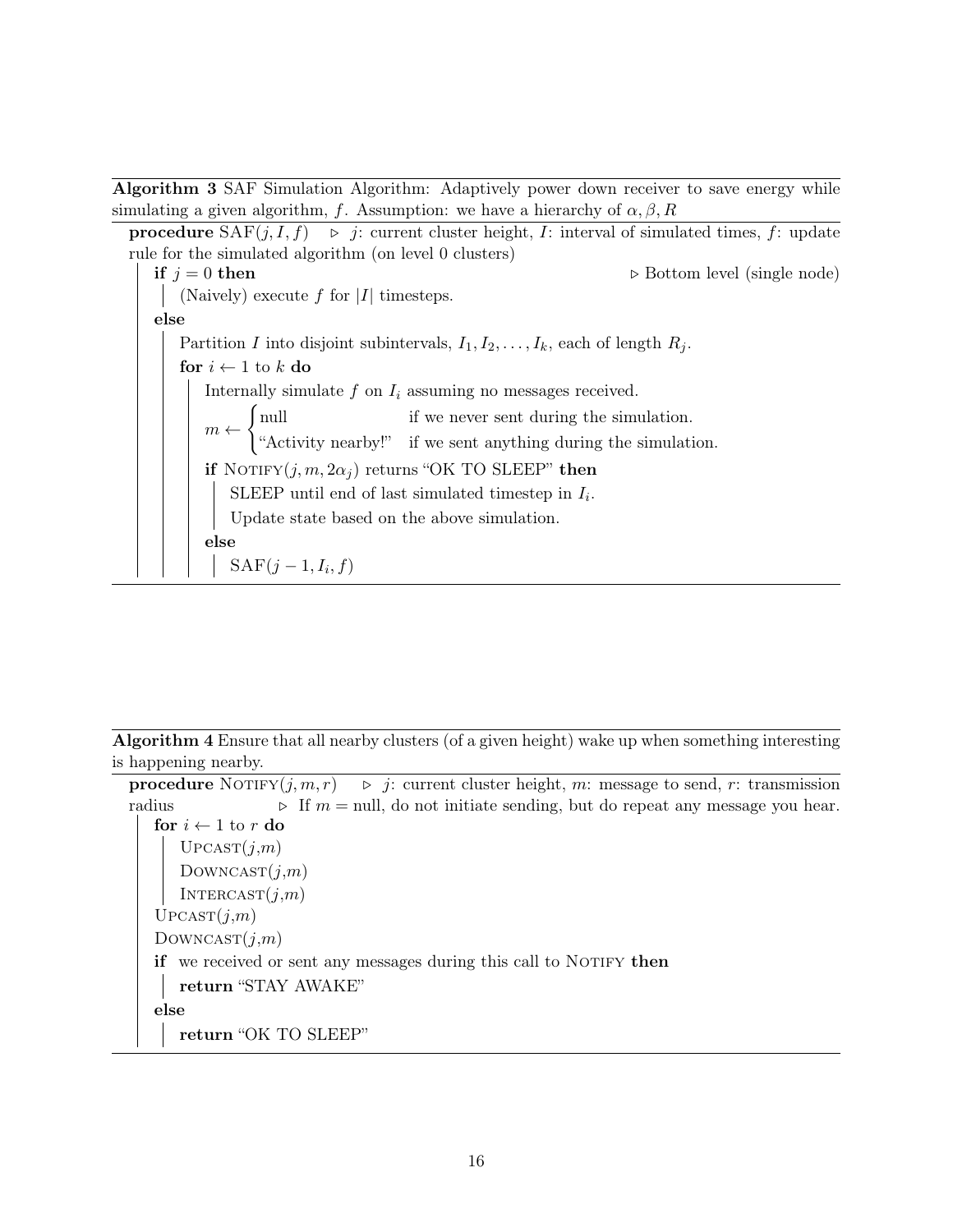Algorithm 5 Naively build MPX clusters with radius parameter R.

<span id="page-17-4"></span>**procedure** NAIVELY-BUILD-MPX $(R)$   $\triangleright$  R: radius parameter  $my\_cluster\_center[j] \leftarrow null$ Sample a weight W from the exponential distribution with mean R.  $t_{\max} \leftarrow \lceil 3R \log(n) \rceil$ for  $i \leftarrow 1$  to  $t_{\text{max}}$  do if my\_cluster\_center[j]  $\neq$  null then SEND message  $(my_{\text{-}cluster_{\text{-}}center[j],my_{\text{-}}cluster_{\text{-}}depth[j]).$ Break out of FOR loop, and SLEEP for remaining  $t_{\text{max}} - i$  timesteps. else if  $i + W \ge t_{\text{max}}$  then  $my\_cluster\_center[j] \leftarrow my\_ID$  $my\_cluster\_depth[j] \leftarrow 0$ else LISTEN this timestep. if message  $(c, d)$  received then  $my\_cluster\_center[j] \leftarrow c$  $my\_cluster\_depth[j] \leftarrow d + 1$ 

**Algorithm 6** Efficiently build a geometric multiscale clustering with parameter  $O(\log^2 n)$ .

<span id="page-17-3"></span>procedure BUILD-MSC  $R \leftarrow C \log^2(n)$ for  $j \leftarrow 1$  to  $\log_R(n)$  do  $SAF(j-1, [0, [3R<sup>j</sup> \log(n)]],$  Naively-Build-MPX $(R<sup>j</sup>)$ )

# <span id="page-17-1"></span>6 Analysis

**Definition 6.1.** Suppose P is an  $\ell$ -level multiscale clustering with parameters  $(\mathbf{R}, \alpha, \beta)$ . Then, for  $0 \leq j \leq \ell$ , we define a level-j epoch to be any time interval of the form

$$
\{iR_j+1, iR_j+2, \dots, (i+1)R_j\}.
$$

We will use the following result relating distances from the active set to the event of being awake and made to participate in the NOTIFY subroutine.

<span id="page-17-2"></span>**Lemma 6.2.** For  $j \geq 1$ ,  $t = (i+1)R_j$ ,  $v \in V$ , if the distance from v to the nearest node that would send in the epoch ending at time t is at least  $(2\alpha_j+1)(\beta_jR_j+1)$ , then, v will not participate in any calls to  $NOTIFY(j-1)$  within this epoch.

*Proof.* Let u be the nearest node to v that would initiate a SEND in the epoch. In order to participate in a call to NOTIFY $(j-1)$ , v must receive a "WAKE UP" return value from the call to NOTIFY $(j)$  at the beginning of the epoch. However, this will not happen because, by Lemma [3.2,](#page-6-0)  $\left|\frac{d(u,v)}{\beta_j R_j+1}\right| \geq 2\alpha_j$ , but this means, if v participates in the NOTIFY, it will instead get a  $d^*([u],[v]) \geq$ return value of "OK TO SLEEP." Here d denotes distance in the underlying graph, and  $d^*$  denotes distance in the level- $i$  cluster graph.  $\Box$ 

Now we are ready to state our main result about our simulation algorithm.

<span id="page-17-0"></span>**Theorem 6.3.** Let f be any randomized radio network protocol in the OR model. Suppose P is an  $\ell$ -level multiscale clustering with parameters  $(\mathbf{R}, \alpha, \beta)$ . Then  $SAF(\ell, I, f)$  has the following properties: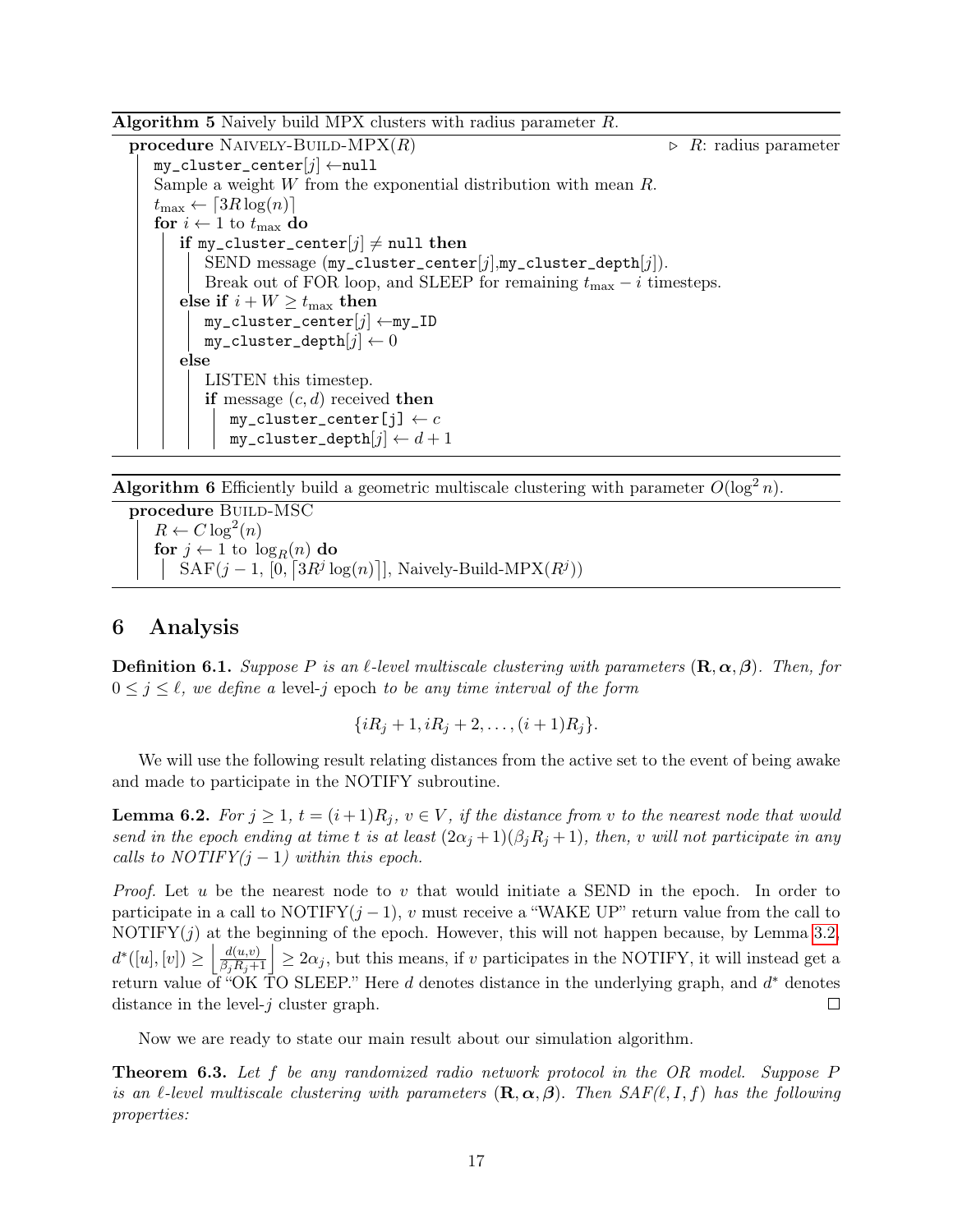- $\mathbf{P}(SAF(\ell, I, f) \text{ succeeds}) \geq \mathbf{P}(f \text{ succeeds}) 1/\text{poly}(n).$
- The running time of  $SAF(\ell, I, f)$  is T polylog(n), where  $T = TIME(f)$  is the time complexity of the simulated algorithm.
- The energy cost of  $SAF(\ell, I, f)$  for a vertex v is at most  $\mathcal E$  polylog $(n) + T \log n/R^{\ell}$ , where  $\mathcal E$ is the energy cost of the greedy psychic algorithm  $GP(f)$  for vertex v, and  $T = TIME(f)$ .

*Proof.* First, observe that, after each NOTIFY operation, a node  $v$  stays awake if and only if it is within  $2\alpha_j$  level-j clusters of the set of active nodes for the beginning of the corresponding level-j epoch. That is, assuming that all of our cluster operations (Upcast/Downcast/Intercast) succeed. Since, with high probabiltity, this happens at all timesteps, let us discount the  $1/\text{poly}(n)$  chance of a failure.

Since the level-j epoch is  $R^j$  time units long, every active node in the entire epoch is within distance  $R<sup>j</sup>$  of the initial set of active nodes. By the definition of approximately distance-preserving partition, these nodes are all within distance  $\alpha_i$  of the initial active set in the level-j cluster graph. Since we doubled this radius of notification in the cluster graph, it follows by Lemma [3.9](#page-9-0) that all nodes in lower-level clusters that wake up during the simulation of this level- $j$  epoch are already awake at level  $j$ , and therefore their lower level cluster operations will succeed.

In particular, at level 0, it follows that any time protocol  $f$  has a node Send, and one of its neighbors Listen, that both nodes in question will be awake and simulating  $f$  at the corresponding timestep. It follows by induction that the state of all processors at any simulated time t is consistent with  $f$  run under the OR model until time  $t$ . Hence, the final outcome will also be consistent with f run under the OR model.

For the latency analysis, we observe that the number of level-j epochs is  $T_f/R^j$  where  $T_f$ is the running time of f. For each such epoch, we do  $O(\alpha_i)$  level-j cluster operations (Upcast/Downcast/Intercast), which each require time  $O(\beta_i R_j \log(n) \log \log(n))$ , since the clusters have diameter at most  $\beta_i R_i$ , and the backoff requires  $\log(\log(n))$  time because each node is, with high probability next to  $O(\log n)$  different clusters; the further  $O(\log(n))$  factor is to guarantee success with high probability. Summing over all epochs, we get a total running time of  $O(T_f \alpha_j \beta_j \log(n) \log \log(n))$  attributable to level-j operations. Finally, summing over the  $\leq \log(n)$  levels, and using that  $\alpha_j, \beta_j = O(\log n)$  for all j, we get a total running time of  $O(T_f \log^4(n) \log(\log(n)).$ 

For the energy analysis, we consider the time interval between two consecutive non-SLEEP actions by the Greedy Psychic algorithm, so that OPT is spending one energy. If this interval has length L, then we know that after the first i timesteps of this interval, the distance from  $v$  to the nearest active vertex is always at least  $L - i$ . Consequently, applying Lemma [6.2,](#page-17-2) we know that v can, at most, participate in a subset of the final  $(2\alpha_j + 1)\beta_j$  of the calls to NOTIFY(j) during this time interval, assuming  $j < \ell$ . Since each call to NOTIFY costs at most  $O(\alpha_j \log n)$  energy per participating vertex, this means our algorithm spends at most  $O(\ell \alpha_i \log n)$  times more energy than the Greedy Psychic algorithm does. Finally, for the top level, we get  $T/R_{\ell}$  calls to NOTIFY( $\ell$ ) in all, each at a costt of  $\alpha_j \log n$ , regardless of distances. Summing these energy costs completes the proof.  $\Box$ 

<span id="page-18-0"></span>**Theorem 6.4.** The Build-MSC algorithm (Algorithm [6\)](#page-17-3) builds a multi-scale clustering at all scales, with probability  $1 - 1/\text{poly}(n)$ , with total running time  $O(D \text{ polylog}(n))$  and per-node energy usage  $O(polylog(n)).$ 

Proof. By Theorem [6.3,](#page-17-0) we know that the algorithm succeeds in building each level of the clustering with essentially the same success probability as Naive-Build-MPX (Algorithm [5\)](#page-17-4). Since the naive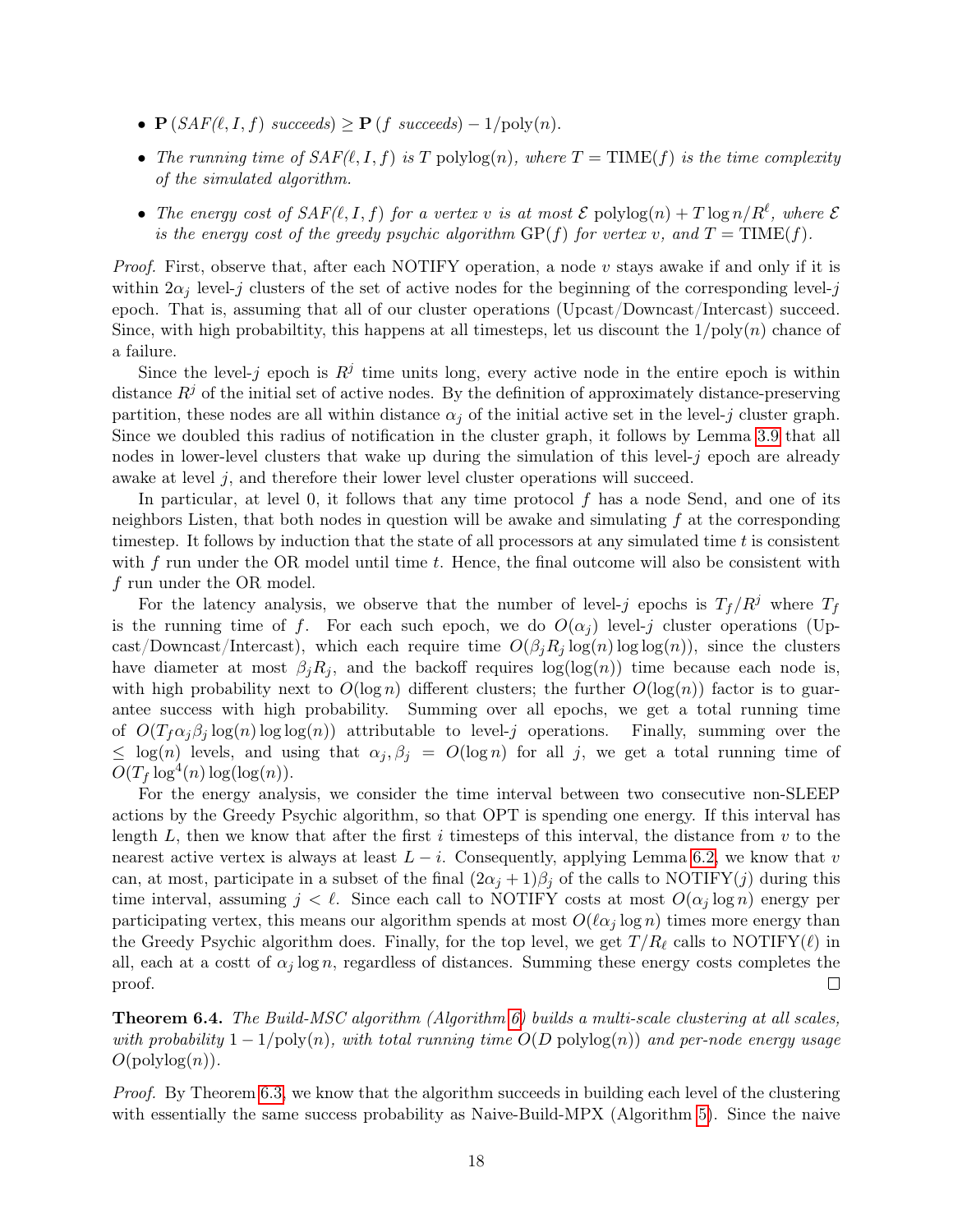algorithm runs in time proportional to the radius parameter, and these radius parameters form a geometric sequence from 1 up to  $O(D)$ , the total running time for all the calls to Naive-Build-MPX is  $O(D \text{ polylog}(n))$ . Similarly, we can estimate the expected number of active j'-epochs for Naive-Build-MPX $(R^{j})$  as  $O(R)$ . This is because the active set moves out from the cluster centers at unit velocity, so once it gets within distance  $R^{j'}$  of a vertex, all activity within distance  $R^{j'}$  ceases within at most  $2R^{j'}$  timesteps, by the Triangle Inequality. Thus the total number of active j-epochs for a given node is  $O(1)$ . Summing over all  $0 \leq j \leq \ell$ , we get a total energy use of  $\tilde{O}(\ell)$ , which is  $\mathrm{polylog}(n)$ .  $\Box$ 

# 7 BFS Revisited

In this section we apply our methodology to get a polylog energy algorithm for Breadth First Search in radio networks, thus answering an open question from [\[6\]](#page-20-1)

The algorithm is very simple: we simply simulate the naive BFS algorithm for radio networks in our SAF simulation framework.

Algorithm 7 Solve BFS from a designated vertex,  $v$  in low energy.  $D$  is an upper bound on the diameter.

<span id="page-19-2"></span>procedure  $E$ FFICIENT- $BFS(v)$ Build-MSC  $\text{SAF}(\ell, [0, D], \text{Naive-Parallel-BFS}(R^j))$ 

**Theorem 7.1.** The Efficient-BFS algorithm (Algorithm [7\)](#page-19-2) computes the graphical distance to each node from the root vertex, with probability  $1 - 1/\text{poly}(n)$ . Its total running time is  $O(D \text{ polylog}(n))$ and per-node energy usage is  $O(\text{polylog}(n))$ .

Proof. Theorem [6.4](#page-18-0) gives us the running time and cost for the cluster formation. Then we can use Theorem [6.3](#page-17-0) to analyze the SAF simulation of the naive BFS algorithm. The analysis of the number of active epochs here is essentially the same as in the proof of Theorem [6.4,](#page-18-0) since the active set again passes very quickly through each region that it enters. We leave the details to the reader.  $\Box$ 

# 8 Conclusion

We have shown a new general-purpose methodology for reducing the energy cost of Radio Network algorithms by collaborating with clusters of nearby nodes at multiple scales to detect when it is safe to shut off the receiver due to there being no danger of message activity nearby. Although similar techniques have been used in previous work, the precise way in which we create and use our clusters leads, at least in some cases, to significantly improved results. In particular, our methodology allows us to easily, and at least in the case of BFS, significantly improve over known results.

# References

- <span id="page-19-0"></span>[1] M. Barnes, C. Conway, J. Mathews, and D. K. Arvind. ENS: An energy harvesting wireless sensor network platform. In Proceedings of the 5th International Conference on Systems and Networks Communications (ICSNC), pages 83–87, 2010.
- <span id="page-19-1"></span>[2] M. Bender, T. Kopelowitz, S. Pettie, and M. Young. Contention resolution with constant throughput and log-logstar channel accesses. SIAM J. Comput., 47:1735–1754, 2018.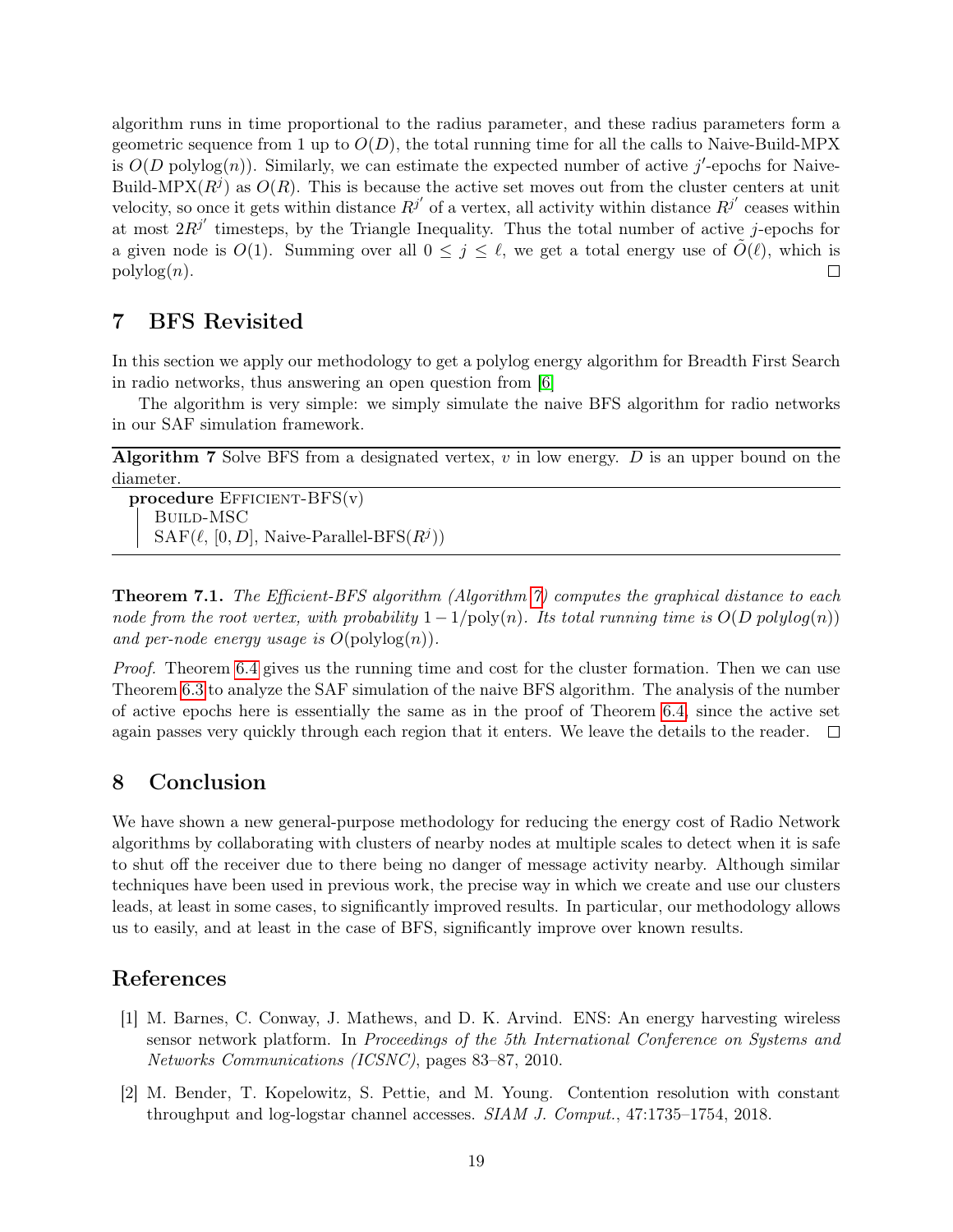- <span id="page-20-10"></span>[3] P. Berenbrink, C. Cooper, and Z. Hu. Energy efficient randomised communication in unknown adhoc networks. Theoretical Computer Science, 410(27):2549 – 2561, 2009.
- <span id="page-20-12"></span>[4] Y.-J. Chang. Energy complexity of distance computation in multi-hop networks. CoRR, abs/1805.04071, 2018.
- <span id="page-20-0"></span>[5] Y.-J. Chang, V. Dani, T. P. Hayes, Q. He, W. Li, and S. Pettie. The energy complexity of broadcast. In Proceedings of the 37th ACM Symposium on Principles of Distributed Computing (PODC), pages 95–104, 2018.
- <span id="page-20-1"></span>[6] Y.-J. Chang, V. Dani, T. P. Hayes, and S. Pettie. The energy complexity of BFS in radio networks. In Proceedings of the 39th ACM Symposium on Principles of Distributed Computing (PODC), pages 273–282, 2020.
- <span id="page-20-4"></span>[7] Y.-J. Chang, T. Kopelowitz, S. Pettie, R. Wang, and W. Zhan. Exponential separations in the energy complexity of leader election. In Proceedings of the 49th Annual ACM SIGACT Symposium on Theory of Computing (STOC), pages 771–783, 2017.
- <span id="page-20-3"></span>[8] I. Chlamtac and S. Kutten. On broadcasting in radio networks-problem analysis and protocol design. IEEE Transactions on Communications, 33(12):1240–1246, 1985.
- <span id="page-20-2"></span>[9] V. Dani, A. Gupta, T. P. Hayes, and S. Pettie. Wake up and join me! an energy-efficient algorithm for maximal matching in radio networks. In S. Gilbert, editor, 35th International Symposium on Distributed Computing, DISC 2021, October 4-8, 2021, Freiburg, Germany (Virtual Conference), volume 209 of LIPIcs, pages 19:1–19:14. Schloss Dagstuhl - Leibniz-Zentrum für Informatik, 2021.
- <span id="page-20-9"></span>[10] L. Gasieniec, E. Kantor, D. R. Kowalski, D. Peleg, and C. Su. Energy and time efficient broadcasting in known topology radio networks. In Proceedings 21st International Symposium on Distributed Computing (DISC), pages 253–267, 2007.
- <span id="page-20-11"></span>[11] S. Gilbert, V. King, S. Pettie, E. Porat, J. Saia, and M. Young. (Near) optimal resourcecompetitive broadcast with jamming. In Proceedings of the 26th ACM Symposium on Parallelism in Algorithms and Architectures (SPAA), pages 257–266, 2014.
- <span id="page-20-13"></span>[12] B. Haeupler and D. Wajc. A faster distributed radio broadcast primitive. In Proceedings of the 35th ACM Symposium on Principles of Distributed Computing (PODC), pages 361–370, 2016.
- <span id="page-20-6"></span>[13] T. Jurdzinski, M. Kutylowski, and J. Zatopianski. Efficient algorithms for leader election in radio networks. In Proceedings of the 21st Annual ACM Symposium on Principles of Distributed Computing (PODC), pages 51–57, 2002.
- <span id="page-20-5"></span>[14] T. Jurdzinski, M. Kutylowski, and J. Zatopianski. Energy-efficient size approximation of radio networks with no collision detection. In Proceedings of the 8th Annual International Conference on Computing and Combinatorics (COCOON), pages 279–289, 2002.
- <span id="page-20-7"></span>[15] T. Jurdzinski, M. Kutylowski, and J. Zatopianski. Weak communication in radio networks. In Proceedings of the 8th International European Conference on Parallel Computing (Euro-Par), pages 965–972, 2002.
- <span id="page-20-8"></span>[16] T. Jurdzinski, M. Kutylowski, and J. Zatopianski. Weak communication in single-hop radio networks: adjusting algorithms to industrial standards. Concurrency and Computation: Practice and Experience, 15(11–12):1117–1131, 2003.